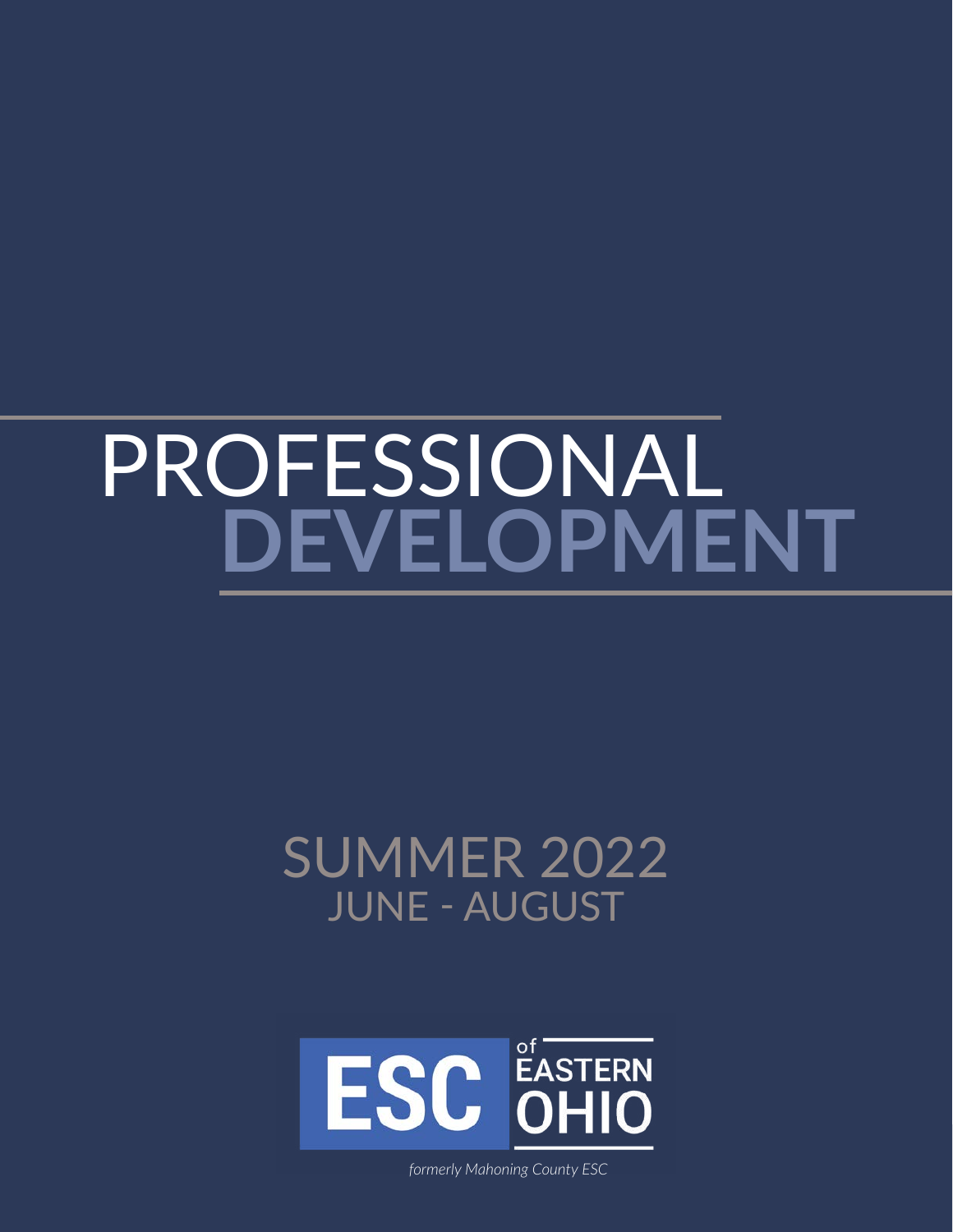# **TABLE OF CONTENTS**

| $\widetilde{\mathbf{5}}$ |
|--------------------------|
|                          |

### **ESCEO ALIGNED DISTRICTS/MEMBER DISTRICTS FOR THE 2021-2022 SCHOOL YEAR**

Austintown Local Schools Beaver Local Schools Boardman Local Schools Campbell City Schools Canfield Local Schools Columbiana Exempted Village Schools East Palestine City Schools

Jackson-Milton Local Schools Lowellville Local Schools MCCTC/Valley STEM Poland Local Schools Potential Development Sebring Local Schools South Range Local Schools

Springfield Local Schools Struthers City Schools United Local Schools West Branch Local Schools Western Reserve Local Schools Youngstown City Schools Youngstown Community Schools

The professional development opportunities listed within this booklet are at no cost to administration and staff from aligned and member districts. Many of our professional development opportunities are available to non-member districts for a fee.

rev. 06.29.22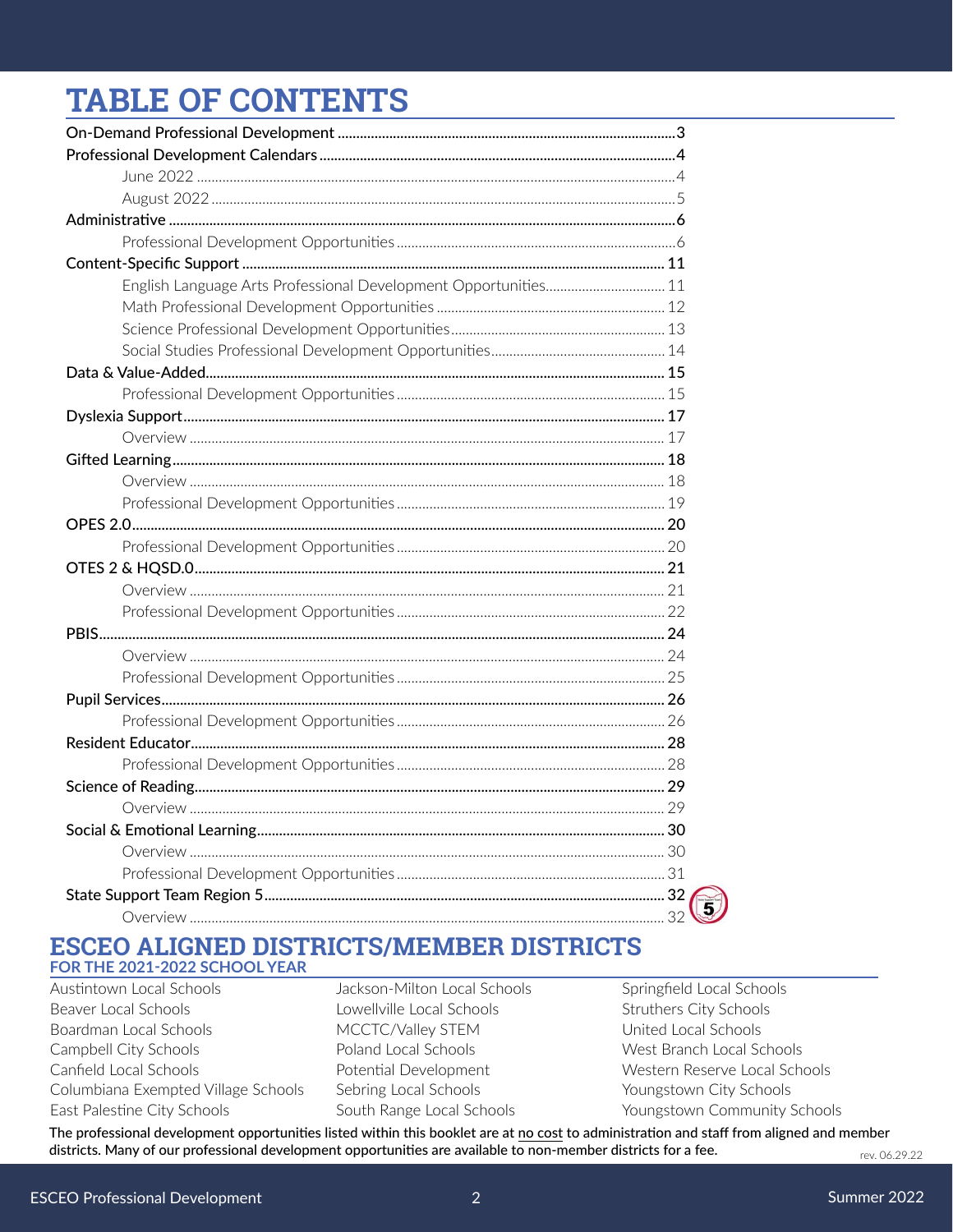# <span id="page-2-0"></span>**ON DEMAND** PROFESSIONAL DEVELOPMENT & SUPPORT

Creating time to attend professional development can be challenging. Our team has worked to create professional learning modules and offer support that works to meet your needs and fit within your schedule. From on-demand Gifted HQPD modules to scheduled value-added support for teachers and administrators, our team offers a number of resources and supports to help our districts and their staff meet their goals. Check out some of our popular on-demand services!

## **VALUE-ADDED SUPPORTS**

### **TEACHER VALUE-ADDED SUPPORT**

- Review updates and shifts
- Analyze and interpret Diagnostic and Projection reports
- Make connections to OTES 2.0 and High-Quality Student Data
- Discuss how teachers can use data to drive instruction

#### **ADMINISTRATIVE VALUE-ADDED REFRESHER**

- Review updates and shifts
- Take a tour of the new district and building Value-Added reports in EVAAS
- Learn different ways to filter and use the data
- Analyze different reports in EVAAS that can help prioritize areas for improvement

# **ON-DEMAND GIFTED HQPD**

### **TODD TALKS VIA GOOGLE CLASSROOM**

Todd Stanley, a prominent gifted educator in the state of Ohio, has compiled a cache of videos regarding essential gifted learner concepts and strategies. With his blessing, we've selected a few to create short learning modules. There are more than 10 gifted HQPD hours available on this platform. Just email our team for access to join the classroom and work at your own pace.

*These modules are free for aligned and member districts.*

FOR VALUE-ADDED SUPPORT, CONTACT: Corey Bubon | c.bubon@esceasternohio.org Jeff Eisenbraun | j.eisenbraun@esceasternohio.org

TO ACCESS ESCEO ON-DEMAND GIFTED HQPD, CONTACT: Dan Kidd | d.kidd@esceasternohio.org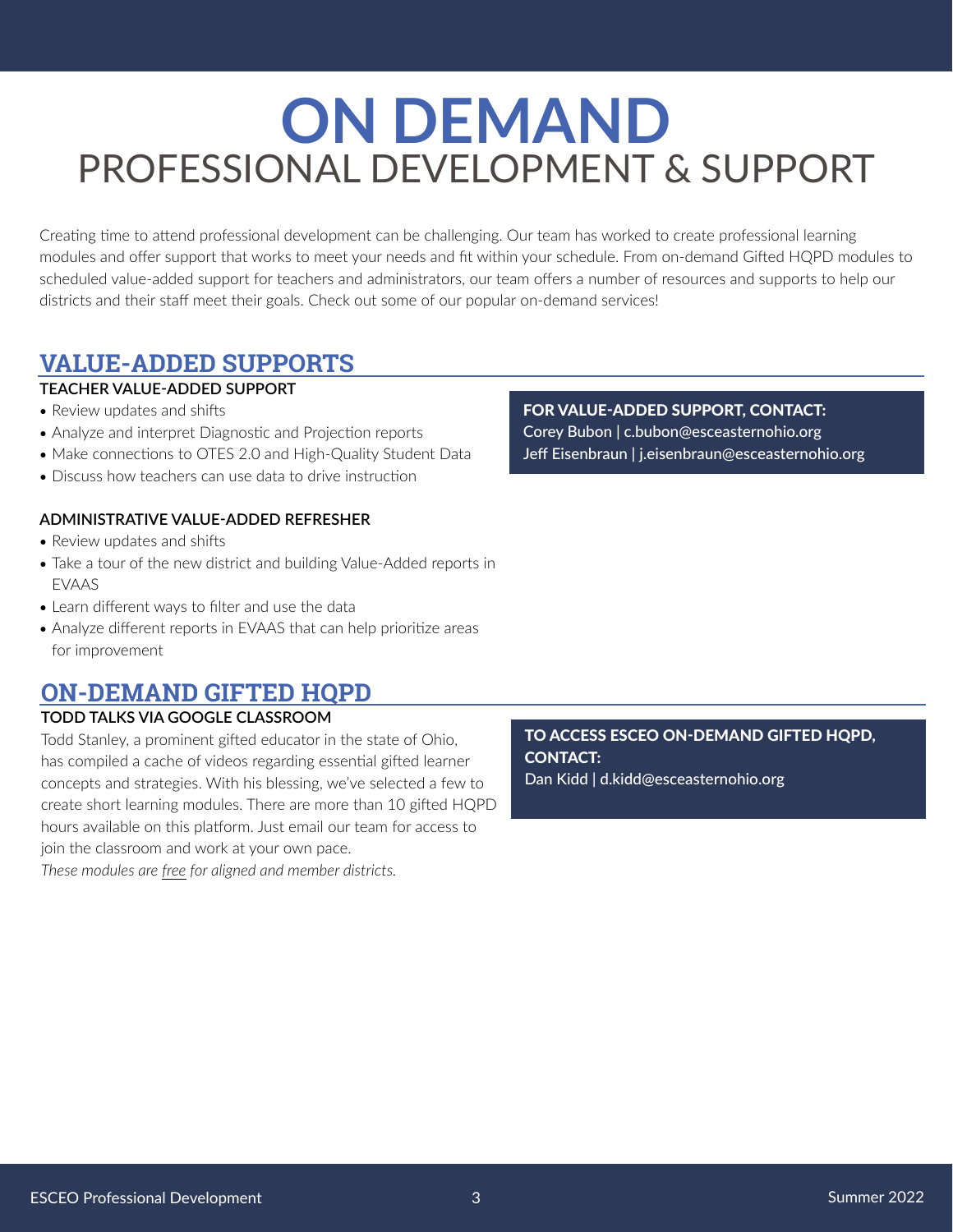# <span id="page-3-0"></span>**JUNE 2022** [PROFESSIONAL DEVELOPMENT OPPORTUNITIES](https://www.esceasternohio.org/calmonthview.aspx?schoolid=0&t=&schoollistids=#m=5&s=0&t=1:53:2:57:58&y=2022)

| <b>MONDAY</b>                                                                                                                                                 | <b>TUESDAY</b>                                                                                                                                                             | WEDNESDAY   | <b>THURSDAY</b>                                        | <b>FRIDAY</b>  |
|---------------------------------------------------------------------------------------------------------------------------------------------------------------|----------------------------------------------------------------------------------------------------------------------------------------------------------------------------|-------------|--------------------------------------------------------|----------------|
|                                                                                                                                                               |                                                                                                                                                                            | $\mathbf 1$ | $\overline{2}$                                         | 3 <sup>1</sup> |
| 6<br>Resident Educator: State<br>Mentor Academy (Day 1<br>of 2)<br>8:30 a.m. - 3:30 p.m.<br>OTES 2.0 Bridge Training<br>(Day 1 of 2)<br>8:30 a.m. - 3:30 p.m. | $\overline{7}$<br>Resident Educator: State<br>Mentor Academy (Day 2<br>of 2)<br>8:30 a.m. - 3:30 p.m.<br>OTES 2.0 Bridge Training<br>(Day 2 of 2)<br>8:30 a.m. - 3:30 p.m. | 8           | 9<br>OPES 2.0 Bridge Training<br>8:30 a.m. - 3:30 p.m. | 10             |
| 13<br>OPES 2.0 Lite: A Crash<br><b>Course for Principals</b><br>9:00 a.m. - 11:00 a.m.                                                                        | 14<br>Unpacking the Dyslexia<br>Guidebook<br>9:30 a.m. - 11:30 a.m.                                                                                                        | 15          | 16                                                     | 17             |
| 20                                                                                                                                                            | 21                                                                                                                                                                         | 22          | 23                                                     | 24             |
| 27                                                                                                                                                            | 28                                                                                                                                                                         | 29          | 30                                                     |                |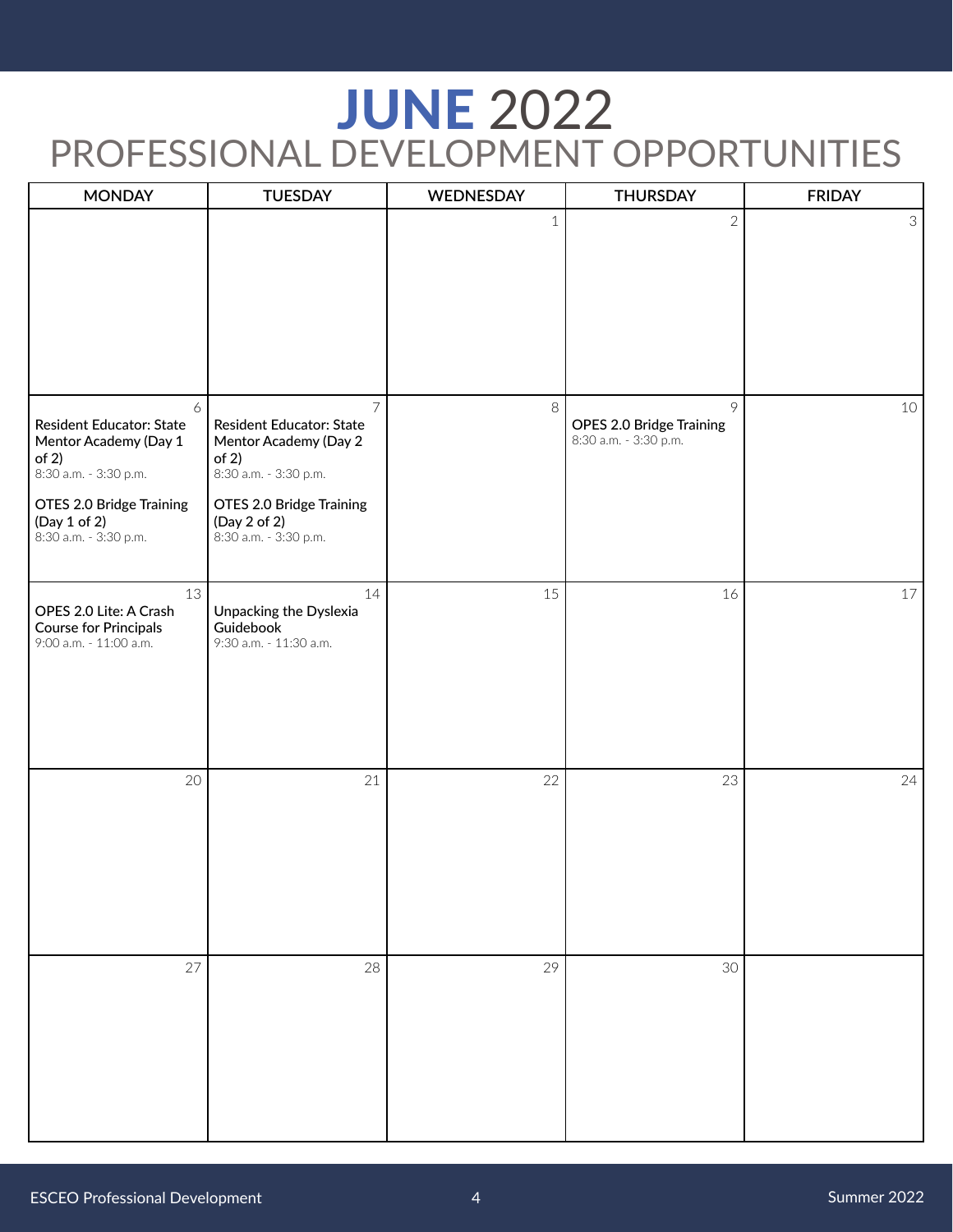# <span id="page-4-0"></span>AUGUST 2022 [PROFESSIONAL DEVELOPMENT OPPORTUNITIES](https://www.esceasternohio.org/calmonthview.aspx?schoolid=0&t=&schoollistids=#m=7&s=0&t=1:53:2:57:58&y=2022)

| <b>MONDAY</b>                                                                            | <b>TUESDAY</b>                                                                                                                                                                                                                                                                                                                       | <b>WEDNESDAY</b>                                                                                                                                                                                                            | <b>THURSDAY</b>                                                                                                                                                                                                                                                                                                                                                                                                                                                                                                                        | <b>FRIDAY</b>                                                                                                                            |
|------------------------------------------------------------------------------------------|--------------------------------------------------------------------------------------------------------------------------------------------------------------------------------------------------------------------------------------------------------------------------------------------------------------------------------------|-----------------------------------------------------------------------------------------------------------------------------------------------------------------------------------------------------------------------------|----------------------------------------------------------------------------------------------------------------------------------------------------------------------------------------------------------------------------------------------------------------------------------------------------------------------------------------------------------------------------------------------------------------------------------------------------------------------------------------------------------------------------------------|------------------------------------------------------------------------------------------------------------------------------------------|
| $\mathbf{1}$<br>OTES 2.0 New Evaluator<br>Training (Day 1 of 3)<br>8:30 a.m. - 3:30 p.m. | $\overline{2}$                                                                                                                                                                                                                                                                                                                       | 3<br><b>OTES 2.0 New Evaluator</b><br>Training (Day 2 of 3)<br>8:30 a.m. - 3:30 p.m.                                                                                                                                        | $\overline{A}$                                                                                                                                                                                                                                                                                                                                                                                                                                                                                                                         | 5<br>OTES 2.0 New Evaluator<br>Training (Day 3 of 3)<br>8:30 a.m. - 3:30 p.m.<br>Section 504 Laws &<br>Guidance<br>9:00 a.m. - 11:30 a.m |
| 8<br>Code & Go Mouse for K-2<br><b>Classrooms</b><br>9:00 a.m. - 12:00 p.m.              | 9<br><b>OPES 2.0 Bridge Training</b><br>8:30 a.m. - 3:30 p.m.<br>Math Discourse: Getting<br>Back to a Collaborative<br>Math Classroom<br>8:30 a.m. - 11:30 a.m.<br>Unpacking the Dyslexia<br>Guidebook<br>9:00 a.m. - 11:00 a.m.<br>OR.<br>12:00 p.m. - 2:00 p.m.<br>Strengthening PBIS &<br>Schoolwide SEL<br>1:00 p.m. - 3:00 p.m. | 10<br>Curriculum Writing and<br><b>Implementation Workshop</b><br>8:00 a.m. - 3:00 p.m.<br>A-Z on House Bill 123<br>1:00 p.m. - 2:00 p.m.<br>No Vendor Assessment?<br>No Problem! HQSD<br>Workshop<br>1:00 p.m. - 3:00 p.m. | 11<br><b>Report Card Updates</b><br>8:00 a.m. - 10:00 a.m.<br>Sketchnoting (ELA)<br>8:30 a.m. - 11:30 a.m.<br>Working Together in the<br><b>Inclusive Classroom</b><br>9:00 a.m. - 11:00 a.m.<br><b>Exploring the Gap Analysis</b><br>Tool<br>10:00 a.m. - 11:00 a.m.<br><b>IEP Data Collection</b><br>12:00 p.m. - 1:30 p.m.<br>Analyzing Data and<br><b>Facilitating Conversations</b><br>1:00 p.m. - 2:30 p.m.<br>Strengthening PBIS &<br>Schoolwide SEL<br>1:00 p.m. - 3:00 p.m.<br><b>IEP Quick Tips</b><br>2:00 p.m. - 3:00 p.m. | 12                                                                                                                                       |
| 15                                                                                       | 16<br>Trauma-Informed Care for<br><b>Educators</b><br>9:00 a.m. - 10:30 a.m.                                                                                                                                                                                                                                                         | 17                                                                                                                                                                                                                          | 18                                                                                                                                                                                                                                                                                                                                                                                                                                                                                                                                     | 19                                                                                                                                       |
| 22                                                                                       | 23                                                                                                                                                                                                                                                                                                                                   | 24                                                                                                                                                                                                                          | 25                                                                                                                                                                                                                                                                                                                                                                                                                                                                                                                                     | 26                                                                                                                                       |
| 29                                                                                       | 30                                                                                                                                                                                                                                                                                                                                   | 31                                                                                                                                                                                                                          | September 8 & 9<br><b>OPES 2.0 New Evaluator Training</b><br>8:30 a.m. - 3:30 p.m                                                                                                                                                                                                                                                                                                                                                                                                                                                      |                                                                                                                                          |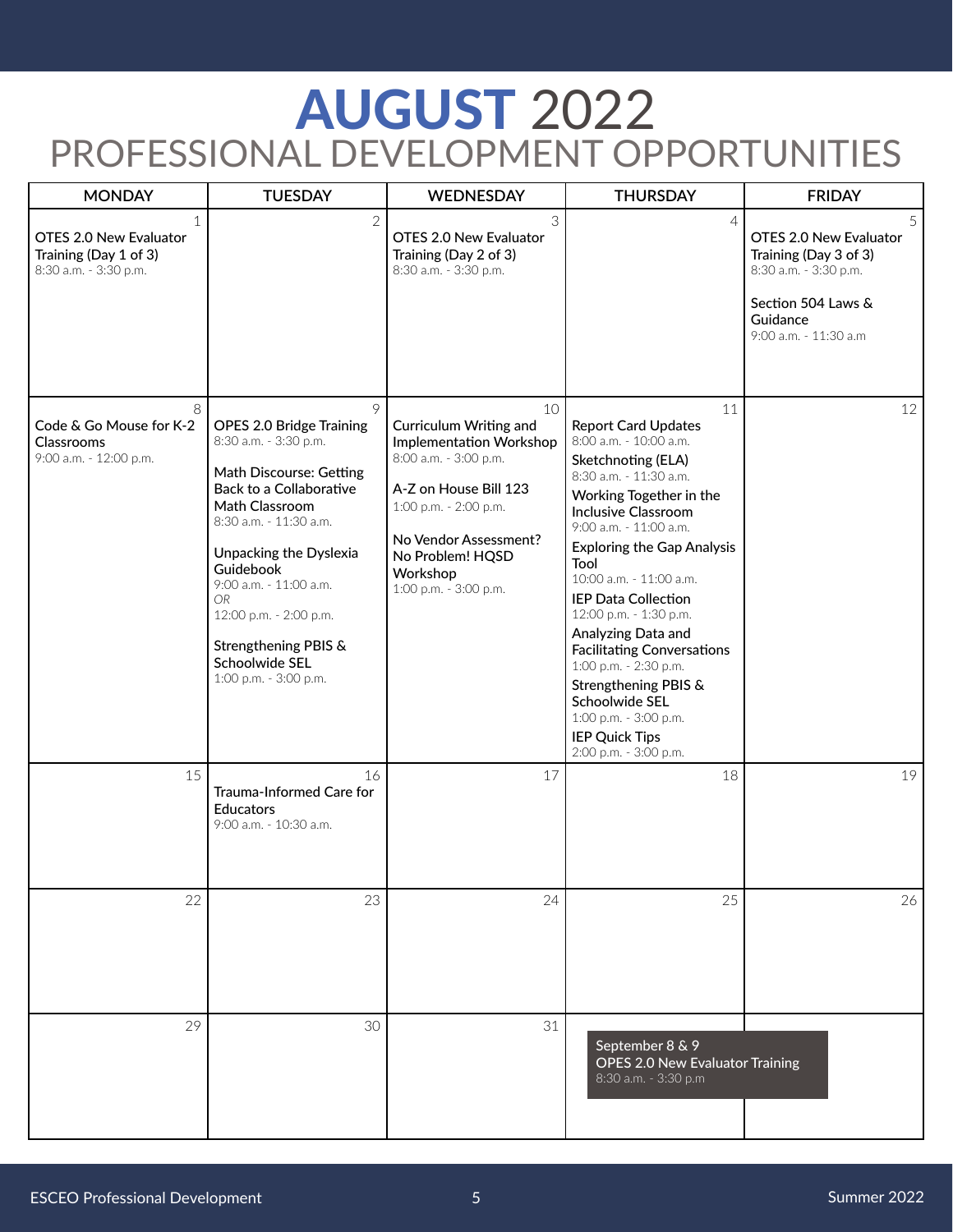# <span id="page-5-0"></span>PROFESSIONAL DEVELOPMENT OPPORTUNITIES

MONDAY, JUNE 6, 2022 & TUESDAY, JUNE 7, 2022 8:30 a.m. - 3:30 p.m. Virtual Session

#### **CONTACT**

Corey Bubon c.bubon@esceasternohio.org

John Kuzma j.kuzma@esceasternohio.org

### **[REGISTRATION](https://www.esceasternohio.org/CalendarWeekView.aspx?eventID=383)**

THURSDAY, JUNE 9, 2022 OR TUESDAY, AUGUST 9, 2022 8:30 a.m. - 3:30 p.m. @ ESC of Eastern Ohio

### **CONTACT**

Corey Bubon c.bubon@esceasternohio.org

Paula Roberts p.roberts@esceasternohio.org

Dan Kidd d.kidd@esceasternohio.org

[REGISTRATION: JUNE 9](https://www.esceasternohio.org/CalendarWeekView.aspx?eventID=294) [REGISTRATION: AUGUST 9](https://www.esceasternohio.org/CalendarWeekView.aspx?eventID=295)

#### OTES 2.0 BRIDGE TRAINING | 12 HOURS

The Ohio Teacher Evaluation System 2.0 Bridge Training is required for existing OTES 1.0 credentialed evaluators to address shifts with OTES 2.0. Bridge Training is a pathway that leads to OTES 2.0 credentialing.

The OTES 2.0 Bridge Training will provide a better understanding of the OTES 2.0 Framework and Model, allow practice of skills, and allow for sharing of resources and best practices in educator evaluation.

AUDIENCE: OTES 1.0 credentialed evaluators

Free for aligned and member districts | \$175 per person for non-member districts

#### OPES 2.0 BRIDGE TRAINING | 6 HOURS

This training provides superintendents and administrators an understanding of the objectives and procedures of OPES 2.0 and how it is different from OPES 1.0. Participants will be able to select an appropriate plan to support administrator growth, and collect and categorize unbiased evidence to inform administrator performance ratings.

This training will lead to the credentialing assessment for OPES 2.0.

AUDIENCE: OTES 1.0 credentialed evaluators

Free for aligned and member districts | \$100 per person for non-member districts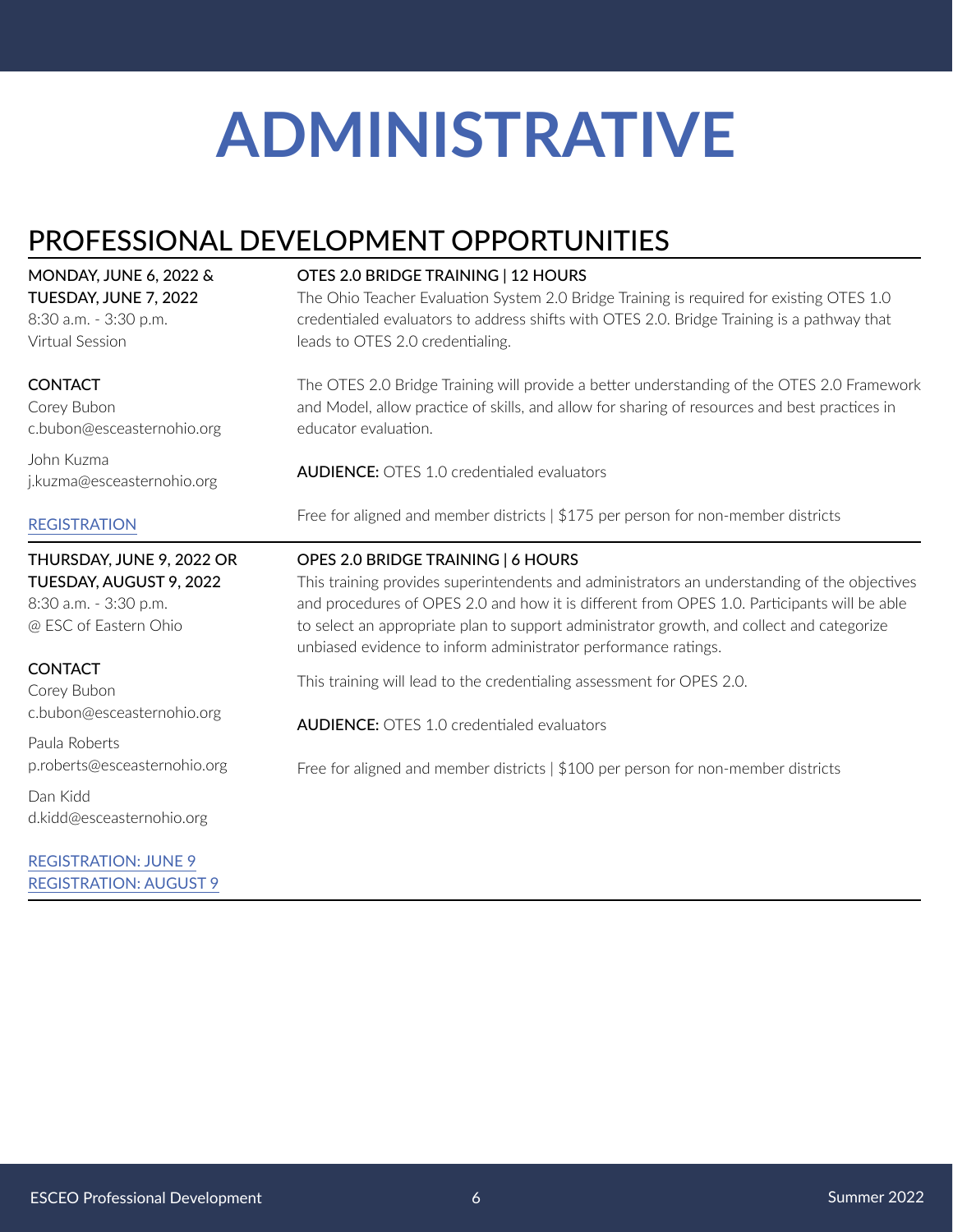UNPACKING THE DYSLEXIA GUIDEBOOK | 2 HOURS

# PROFESSIONAL DEVELOPMENT OPPORTUNITIES, CONTINUED

TUESDAY, JUNE 14, 2022

9:30 a.m. - 11:30 a.m. *OR*

### TUESDAY, AUGUST 9, 2022

9:00 a.m. - 11:00 a.m. *OR* 12:00 p.m. - 2:00 p.m. @ ESC of Eastern Ohio

### **CONTACT**

Katie Rabel k.rabel@esceasternohio.org

#### [REGISTRATION: JUNE 14](https://www.esceasternohio.org/CalendarWeekView.aspx?eventID=446) [REGISTRATION: AUGUST 9 \(A.M.\)](https://www.esceasternohio.org/CalendarWeekView.aspx?eventID=447) [REGISTRATION: AUGUST 9 \(P.M.\)](https://www.esceasternohio.org/CalendarWeekView.aspx?eventID=448)

### understanding of the critical information needed for successful implementation of Ohio's Dyslexia Support laws.

AUDIENCE: Superintendents, Administrators, Teachers, Teacher Leaders, Literacy Specialists

Free for aligned and member districts | \$50 per person for non-member districts

Join us as we explore the newly approved Ohio Dyslexia Guidebook to ensure a solid

| <b>MONDAY, JUNE 13, 2022</b>             | OPES 2.0 LITE: A CRASH COURSE FOR PRINCIPALS   2 HOURS                                                                                                                            |
|------------------------------------------|-----------------------------------------------------------------------------------------------------------------------------------------------------------------------------------|
| 9:00 a.m. - 11:00 a.m.                   | What does OPES 2.0 mean for principals?                                                                                                                                           |
| @ ESC of Eastern Ohio                    |                                                                                                                                                                                   |
|                                          | Join us to learn about the OPES 2.0 rubric, how it aligns to the revised principal standards,                                                                                     |
| <b>CONTACT</b>                           | and develop Professional Growth Plan goals for your PGP.                                                                                                                          |
| Corey Bubon                              |                                                                                                                                                                                   |
| c.bubon@esceasternohio.org               | <b>AUDIENCE: Principals</b>                                                                                                                                                       |
| <b>REGISTRATION</b>                      | Free for aligned and member districts $\frac{1525}{25}$ per person for non-member districts                                                                                       |
| MONDAY, AUGUST 1, 2022*                  | OTES 2.0 NEW EVALUATOR TRAINING   18 HOURS                                                                                                                                        |
| 8:30 a.m. - 3:30 p.m.                    | The Ohio Teacher Evaluation System 2.0 New Evaluator Training is required for administrators                                                                                      |
| @ ESC of Eastern Ohio                    | who have not been credentialed under OTES 1.0.                                                                                                                                    |
| *Additional required dates: August 3 and |                                                                                                                                                                                   |
| August 5                                 | The OTES New Evaluator Training will provide a better understanding of the OTES 2.0<br>Framework and Model, allow practice of skills, and allow for sharing of resources and best |
| <b>CONTACT</b>                           | practices in educator evaluation.                                                                                                                                                 |
| Corey Bubon                              |                                                                                                                                                                                   |
| c.bubon@esceasternohio.org               | <b>AUDIENCE:</b> Superintendents, Administrators, OTES Committee Members                                                                                                          |
| John Kuzma<br>j.kuzma@esceasternohio.org | Free for aligned and member districts $\frac{1}{260}$ per person for non-member districts                                                                                         |
| <b>REGISTRATION</b>                      |                                                                                                                                                                                   |

#### ESCEO Professional Development **7** Summer 2022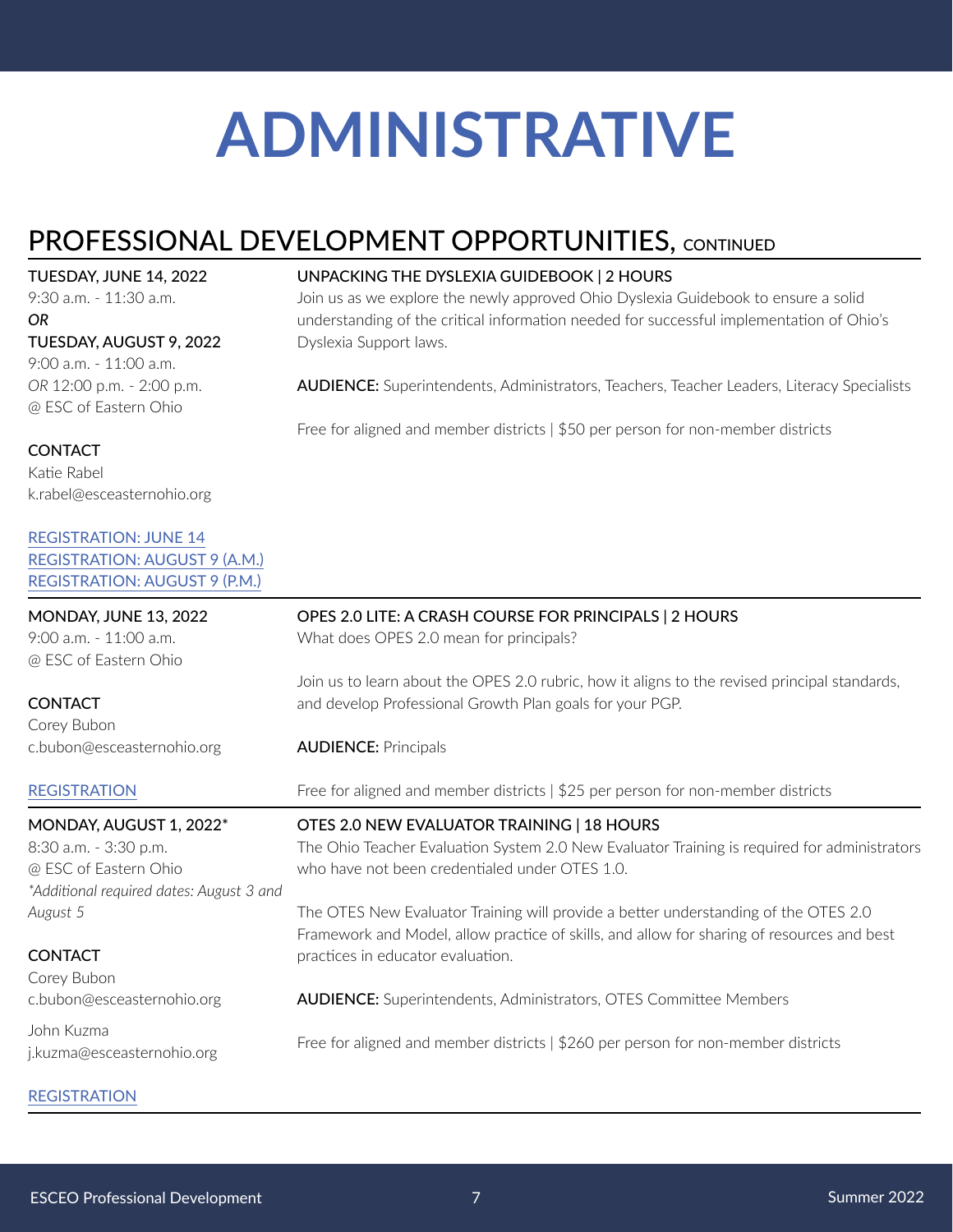# PROFESSIONAL DEVELOPMENT OPPORTUNITIES, CONTINUED

| FRIDAY, AUGUST 5, 2022<br>9:00 a.m. - 11:30 a.m.<br>Virtual Session | SECTION 504 LAWS & GUIDANCE   2½ HOURS<br>Superintendents, administrators, teachers, school counselors, and 504 coordinators are<br>invited to this informative seminar led by Attorneys Christina Henagan Peer and Lisa      |  |  |
|---------------------------------------------------------------------|-------------------------------------------------------------------------------------------------------------------------------------------------------------------------------------------------------------------------------|--|--|
|                                                                     | Woloszynek from Walter   Haverfield LLP.                                                                                                                                                                                      |  |  |
| <b>CONTACT</b>                                                      |                                                                                                                                                                                                                               |  |  |
| Nancy Kropolinsky<br>n.kropolinsky@esceasternohio.org               | Participants will gain an understanding of the Federal Law requirements, students' rights and<br>implementation of a Section 504 Plan.                                                                                        |  |  |
| <b>REGISTRATION</b>                                                 | <b>AUDIENCE:</b> Superintendents, Administrators, Teachers, School Counselors, 504 Coordinators                                                                                                                               |  |  |
|                                                                     | Free for aligned and member districts   \$50 per person for non-member districts                                                                                                                                              |  |  |
| THURSDAY, AUGUST 11, 2022                                           | <b>REPORT CARD UPDATES   2 HOURS</b>                                                                                                                                                                                          |  |  |
| 8:00 a.m. - 10:00 a.m.<br>@ ESC of Eastern Ohio                     | Superintendents, administrators, teachers, and ESCEO personnel are invited to join the<br>Teaching & Learning team to learn about the new report card updates.                                                                |  |  |
| <b>CONTACT</b><br>Corey Bubon<br>c.bubon@esceasternohio.org         | Topics include the Achievement component being solely based on the Performance Index,<br>the expansion of the Literacy component, the phase in of the Student Opportunity Profiles,<br>and updates to the Progress component. |  |  |
| Jeff Eisenbraun<br>j.eisenbraun@esceasternohio.org                  | <b>AUDIENCE:</b> Superintendents, Administrators, Teachers, ESCEO Personnel                                                                                                                                                   |  |  |
| <b>REGISTRATION</b>                                                 | Free for aligned and member districts   \$25 per person for non-member districts                                                                                                                                              |  |  |
| THURSDAY, AUGUST 11, 2022<br>10:00 a.m. - 11:00 a.m.                | ADVANCING ACADEMIC EXCELLENCE FOR ALL: EXPLORING THE GAP ANALYSIS TOOL<br>1 HOUR                                                                                                                                              |  |  |
| @ ESC of Eastern Ohio                                               | Join Equity, Diversity, and Inclusion Program Specialists from the ODE Office of Educator<br>Effectiveness to explore the 6 equity components of the new Equity Gap Analysis Tool.                                            |  |  |
| <b>CONTACT</b>                                                      |                                                                                                                                                                                                                               |  |  |
| Corrie Nelson                                                       | This session is designed to help administrators, teacher leaders, and PBIS team members to                                                                                                                                    |  |  |
| c.nelson@esceasternohio.org                                         | continue to focus on advancing academic excellence for all students. Participants will review<br>the Whole Child Framework and the state's commitment to creating the learning conditions                                     |  |  |
| <b>REGISTRATION</b>                                                 | that ensure each child acquires the knowledge and skills needed to be successful and begin<br>to assess the state of equity at their school and district level.                                                               |  |  |
|                                                                     | <b>AUDIENCE:</b> Superintendents, Administrators, Teacher Leaders, PBIS Team Members                                                                                                                                          |  |  |
|                                                                     | Free for aligned and member districts   \$25 per person for non-member districts                                                                                                                                              |  |  |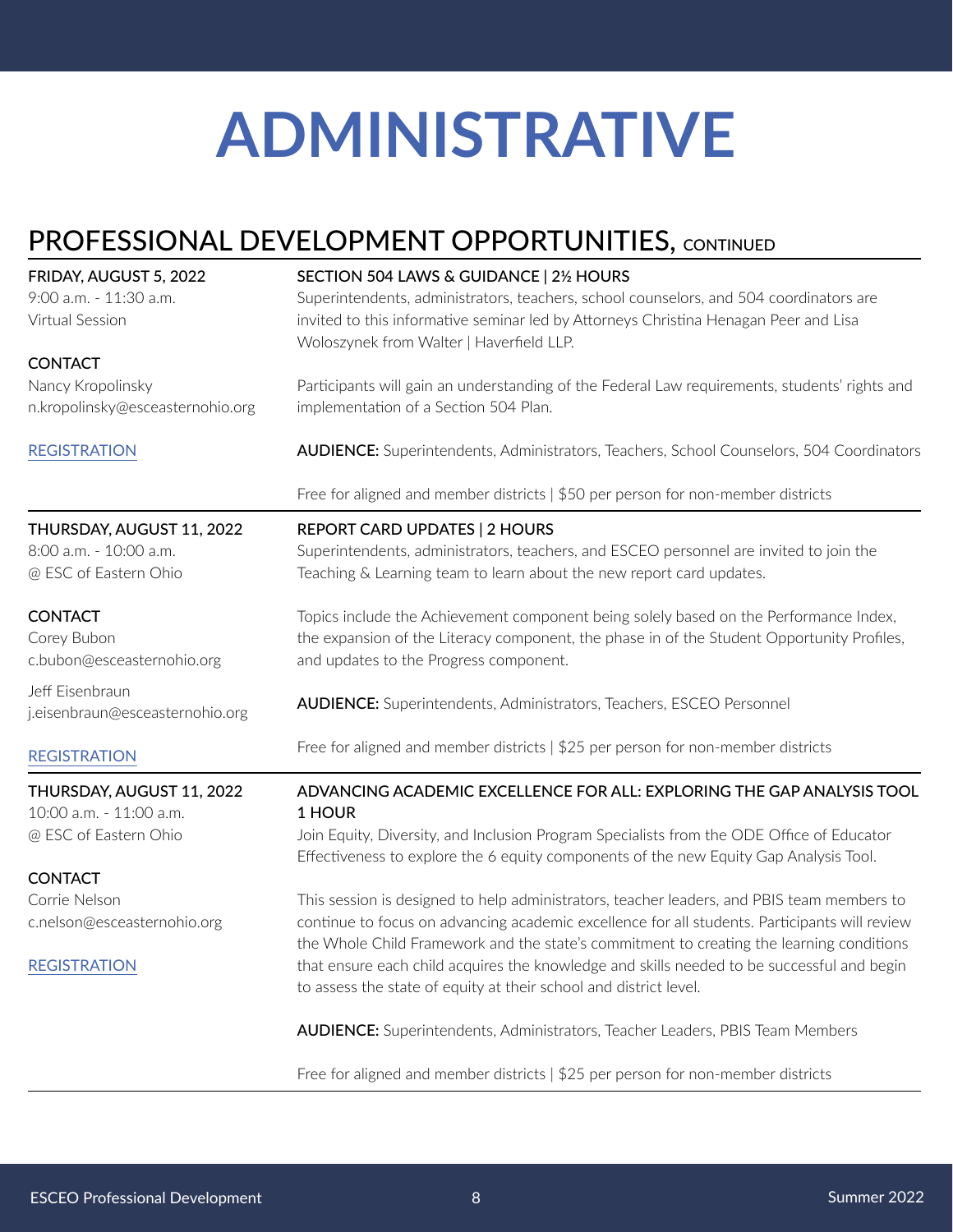# PROFESSIONAL DEVELOPMENT OPPORTUNITIES, CONTINUED

| WEDNESDAY, AUGUST 10, 2022<br>1:00 p.m. $-$ 2:00 p.m.<br>@ ESC of Eastern Ohio | A-Z ON HOUSE BILL 123   1 HOUR<br>Administrators, counselors, and leadership teams joining this session will gain a deeper<br>understanding of HB 123 requirements and timelines while having access tools and supports<br>for planning and implementation ease. |  |  |  |
|--------------------------------------------------------------------------------|------------------------------------------------------------------------------------------------------------------------------------------------------------------------------------------------------------------------------------------------------------------|--|--|--|
| <b>CONTACT</b>                                                                 |                                                                                                                                                                                                                                                                  |  |  |  |
| Ashley Mariano<br>a.mariano@esceasternohio.org                                 | <b>AUDIENCE:</b> Administrators, Counselors, Leadership Teams, Superintendents                                                                                                                                                                                   |  |  |  |
|                                                                                | Free for aligned and member districts as well as non-member districts                                                                                                                                                                                            |  |  |  |
| <b>REGISTRATION</b>                                                            |                                                                                                                                                                                                                                                                  |  |  |  |
| THURSDAY, AUGUST 11, 2022                                                      | ANALYZING DATA AND FACILITATING DATA CONVERSATIONS   1½ HOURS                                                                                                                                                                                                    |  |  |  |
| 1:00 p.m. - 2:30 p.m.                                                          | In this session, administrators will analyze available district data to help plan and facilitate                                                                                                                                                                 |  |  |  |
| @ ESC of Eastern Ohio                                                          | data conferences with teachers as part of OTES and HQSD. Possible sources of data<br>include (but are not limited to) Value-Added, vendor assessments, teacher-created HQSD                                                                                      |  |  |  |
| <b>CONTACT</b>                                                                 | instruments, and other curriculum-based or classroom data.                                                                                                                                                                                                       |  |  |  |
| Corey Bubon                                                                    |                                                                                                                                                                                                                                                                  |  |  |  |
| c.bubon@esceasternohio.org                                                     | <b>AUDIENCE: Administrators</b>                                                                                                                                                                                                                                  |  |  |  |
| <b>REGISTRATION</b>                                                            | Free for aligned and member districts   \$25 per person for non-member districts                                                                                                                                                                                 |  |  |  |
| TUESDAY, AUGUST 16, 2022                                                       | TRAUMA-INFORMED CARE FOR EDUCATORS: RESOURCES AND RESPONSES                                                                                                                                                                                                      |  |  |  |
| 9:00 a.m. - 10:30 a.m.                                                         | 1 <sup>1</sup> / <sub>2</sub> HOURS                                                                                                                                                                                                                              |  |  |  |
| @ ESC of Eastern Ohio                                                          | Teachers, counselors, and administrators are invited to engage in this interactive session<br>reviewing trauma-related concepts and guiding principles for strengthening trauma-informed                                                                         |  |  |  |
| <b>CONTACT</b>                                                                 | school environments for the new school year. A collection of resources will be shared, along                                                                                                                                                                     |  |  |  |
| Ashley Mariano                                                                 | with guiding insights around preventing vicarious trauma, and intentional de-escalation                                                                                                                                                                          |  |  |  |
| a.mariano@esceasternohio.org                                                   | techniques.                                                                                                                                                                                                                                                      |  |  |  |
| <b>REGISTRATION</b>                                                            | <b>AUDIENCE:</b> Administrators, Counselors, Teachers, ESCEO Personnel                                                                                                                                                                                           |  |  |  |
|                                                                                | Free for aligned and member districts as well as non-member districts                                                                                                                                                                                            |  |  |  |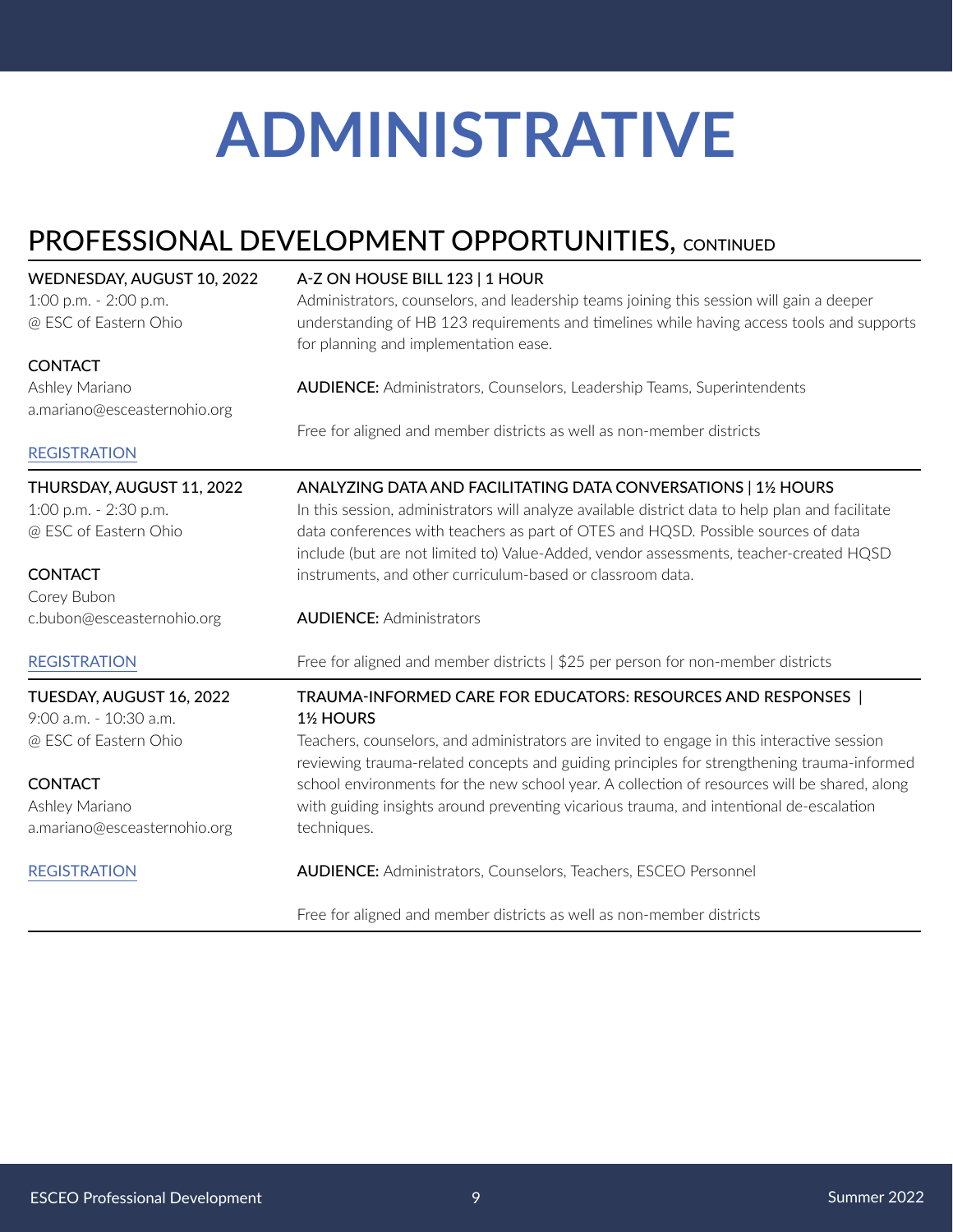# PROFESSIONAL DEVELOPMENT OPPORTUNITIES, CONTINUED

#### THURSDAY, SEPTEMBER 8, 2022 & FRIDAY, SEPTEMBER 9, 2022

8:30 a.m. - 3:30 p.m. @ ESC of Eastern Ohio

#### **CONTACT**

Corey Bubon c.bubon@esceasternohio.org

Paula Roberts p.roberts@esceasternohio.org

Dan Kidd d.kidd@esceasternohio.org

#### [REGISTRATION](https://www.esceasternohio.org/CalendarWeekView.aspx?eventID=359)

#### OPES 2.0 NEW EVALUATOR TRAINING | 12 HOURS

This training provides superintendents who have never evaluated under OPES 1.0 an understanding of the objectives and procedures of OPES 2.0. Participants will be able to select an appropriate plan to support administrator growth, and collect and categorize unbiased evidence to inform administrator performance ratings.

This training will lead to the credentialing assessment required in order for superintendents to evaluate administrators through OPES 2.0.

AUDIENCE: Superintendents

Free for aligned and member districts | \$200 per person for non-member districts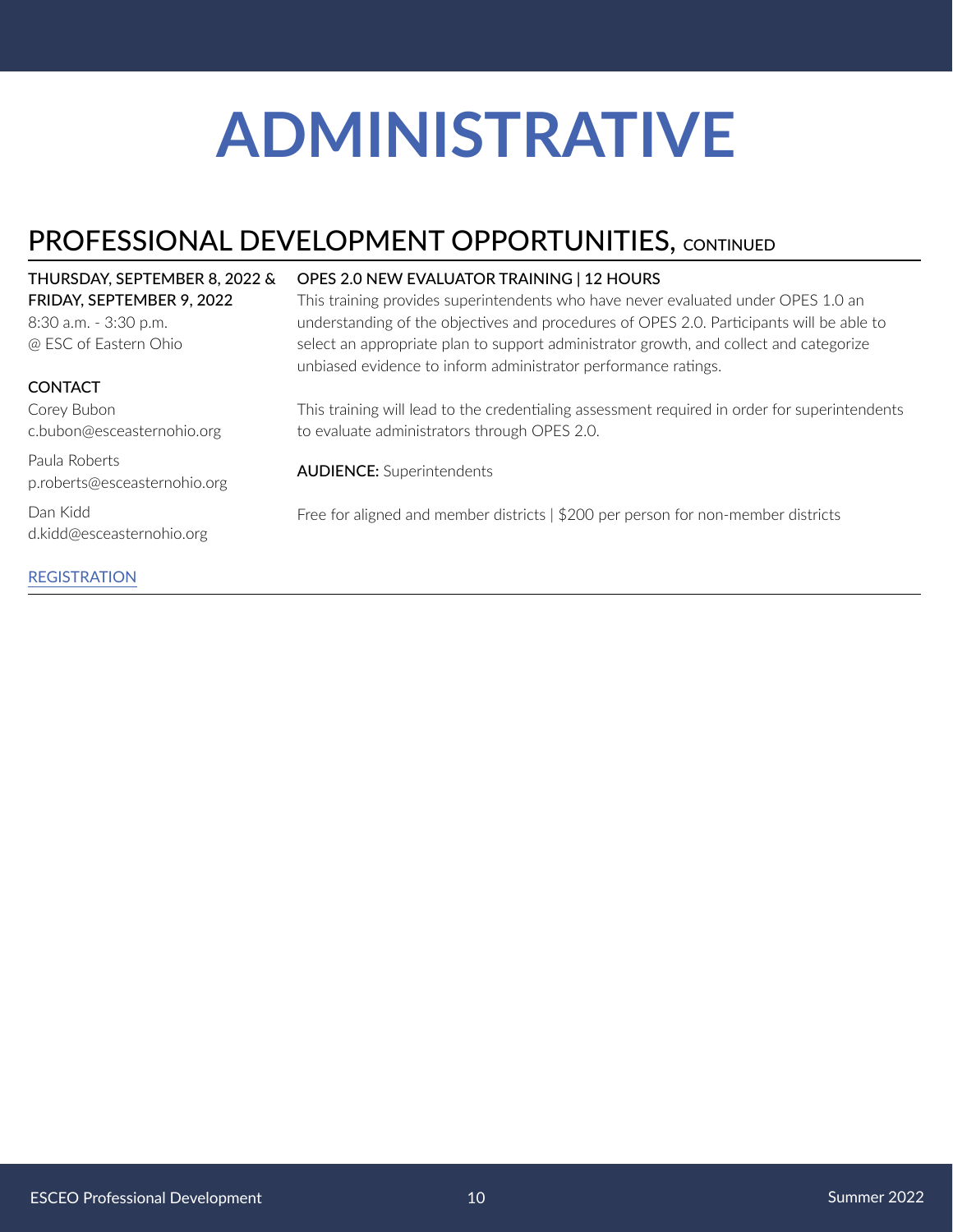# <span id="page-10-0"></span>**ENGLISH LANGUAGE ARTS** EDUCATION

# PROFESSIONAL DEVELOPMENT OPPORTUNITIES

TUESDAY, JUNE 14, 2022 9:30 a.m. - 11:30 a.m.

*OR* TUESDAY, AUGUST 9, 2022

9:00 a.m. - 11:00 a.m. *OR* 12:00 p.m. - 2:00 p.m. @ ESC of Eastern Ohio

### **CONTACT**

Katie Rabel k.rabel@esceasternohio.org

### [REGISTRATION: JUNE 14](https://www.esceasternohio.org/CalendarWeekView.aspx?eventID=446) [REGISTRATION: AUGUST 9 \(A.M.\)](https://www.esceasternohio.org/CalendarWeekView.aspx?eventID=447)

[REGISTRATION: AUGUST 9 \(P.M.\)](https://www.esceasternohio.org/CalendarWeekView.aspx?eventID=448)

#### WEDNESDAY, AUGUST 10, 2022 1:00 p.m. - 3:00 p.m. @ ESC of Eastern Ohio **CONTACT** Corey Bubon c.bubon@esceasternohio.org Dan Kidd d.kidd@esceasternohio.org [REGISTRATION](https://www.esceasternohio.org/CalendarWeekView.aspx?eventID=441) NO VENDOR ASSESSMENT? NO PROBLEM! HQSD WORKSHOP | 2 HOURS Are you planning to meet HQSD expectations but finding you don't have Value Added or a Vendor Assessment? Join us for a work session built for you to design an assessment instrument that will best fit the needs of your classroom and your students and result in high quality student data. Support will be available for all content areas. AUDIENCE: Teachers Free for aligned and member districts THURSDAY, AUGUST 11, 2022 8:30 a.m. - 11:30 a.m. @ ESC of Eastern Ohio **CONTACT** Katie Rabel k.rabel@esceasternohio.org [REGISTRATION](https://www.esceasternohio.org/CalendarWeekView.aspx?eventID=445) SKETCHNOTING FOR ENGAGEMENT, COMPREHENSION, AND THINKING | 3 HOURS Make students' thinking visible, visual, and meaningful by introducing sketchnoting in your classroom. This multimodal approach provides opportunities for students to fully engage with and explore their thinking about what they are reading, listening to, or viewing. Participants will explore how and why to introduce visual notetaking in the ELA classroom, and discuss the steps needed to launch sketchnoting across grade levels and content areas. AUDIENCE: K-12 Teachers, Literacy Leaders Free for aligned and member districts | \$50 per person for non-member districts

#### UNPACKING THE DYSLEXIA GUIDEBOOK | 2 HOURS

Join us as we explore the newly approved Ohio Dyslexia Guidebook to ensure a solid understanding of the critical information needed for successful implementation of Ohio's Dyslexia Support laws.

AUDIENCE: Superintendents, Administrators, Teachers, Teacher Leaders, Literacy Specialists

Free for aligned and member districts | \$50 per person for non-member districts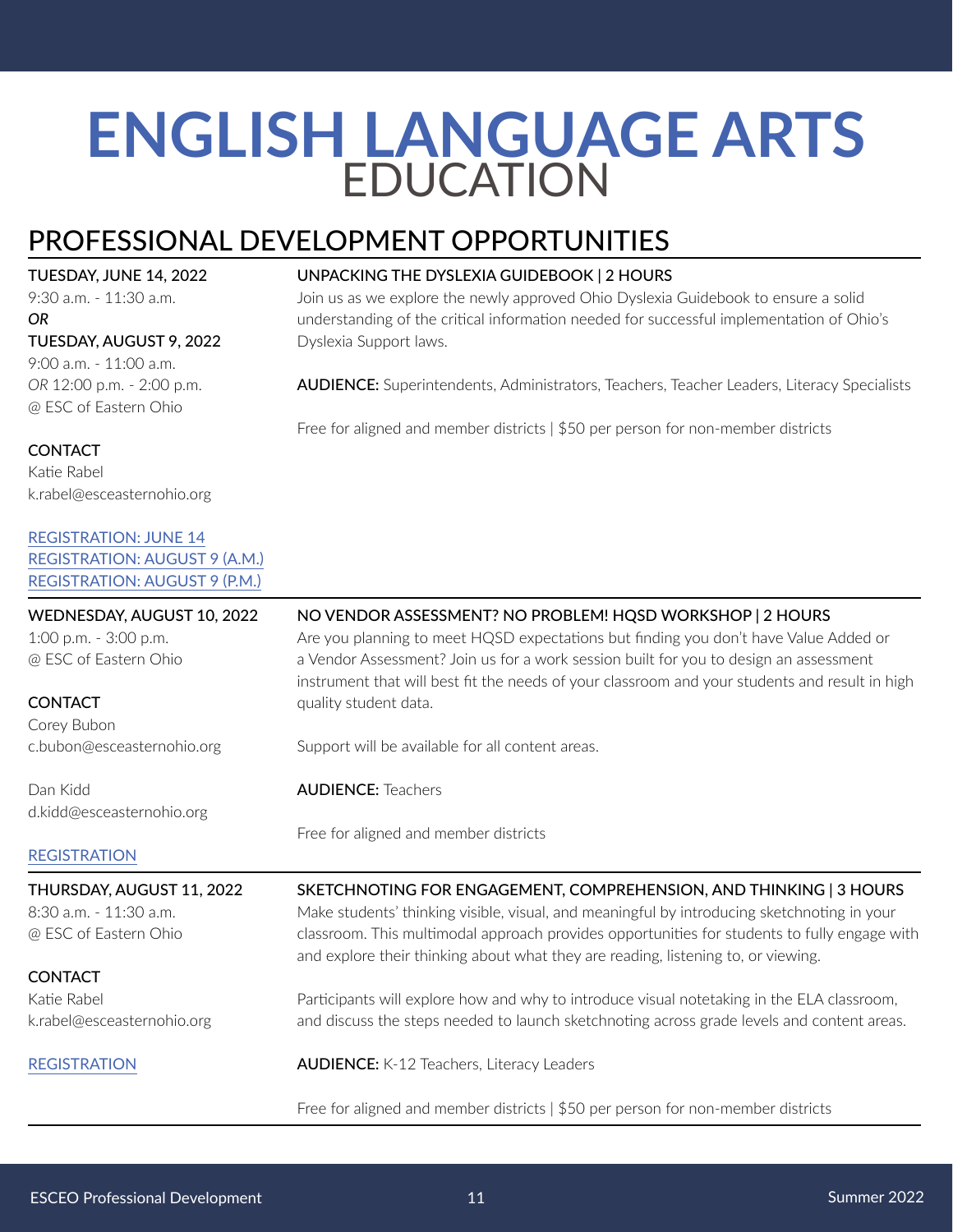

# <span id="page-11-0"></span>PROFESSIONAL DEVELOPMENT OPPORTUNITIES

| TUESDAY, AUGUST 9, 2022         | MATH DISCOURSE: GETTING BACK TO A COLLABORATIVE MATH CLASSROOM                                                                                                                     |  |  |
|---------------------------------|------------------------------------------------------------------------------------------------------------------------------------------------------------------------------------|--|--|
| 8:30 a.m. - 11:30 a.m.          | 3 HOURS                                                                                                                                                                            |  |  |
| @ ESC of Eastern Ohio           | Are you missing student collaboration in your classroom? Has the pandemic changed the way<br>you teach math?                                                                       |  |  |
| <b>CONTACT</b>                  |                                                                                                                                                                                    |  |  |
| Jeff Eisenbraun                 | Join the ESCEO math team as we explore resources and strategies to bring collaboration                                                                                             |  |  |
| j.eisenbraun@esceasternohio.org | back to the math classroom. Learn how to integrate manipulatives, increase mathematical<br>discourse among students, and create an environment that will promote student learning. |  |  |
| <b>REGISTRATION</b>             |                                                                                                                                                                                    |  |  |
|                                 | <b>AUDIENCE: Teachers</b>                                                                                                                                                          |  |  |
|                                 | Free for aligned and member districts   \$50 per person for non-member districts                                                                                                   |  |  |
|                                 |                                                                                                                                                                                    |  |  |
| WEDNESDAY, AUGUST 10, 2022      | NO VENDOR ASSESSMENT? NO PROBLEM! HQSD WORKSHOP   2 HOURS                                                                                                                          |  |  |
| 1:00 p.m. - 3:00 p.m.           | Are you planning to meet HQSD expectations but finding you don't have Value Added or                                                                                               |  |  |
| @ ESC of Eastern Ohio           | a Vendor Assessment? Join us for a work session built for you to design an assessment                                                                                              |  |  |
| <b>CONTACT</b>                  | instrument that will best fit the needs of your classroom and your students and result in high                                                                                     |  |  |
| Corey Bubon                     | quality student data.                                                                                                                                                              |  |  |
| c.bubon@esceasternohio.org      | Support will be available for all content areas.                                                                                                                                   |  |  |
| Dan Kidd                        | <b>AUDIENCE: Teachers</b>                                                                                                                                                          |  |  |
| d.kidd@esceasternohio.org       |                                                                                                                                                                                    |  |  |
|                                 | Free for aligned and member districts                                                                                                                                              |  |  |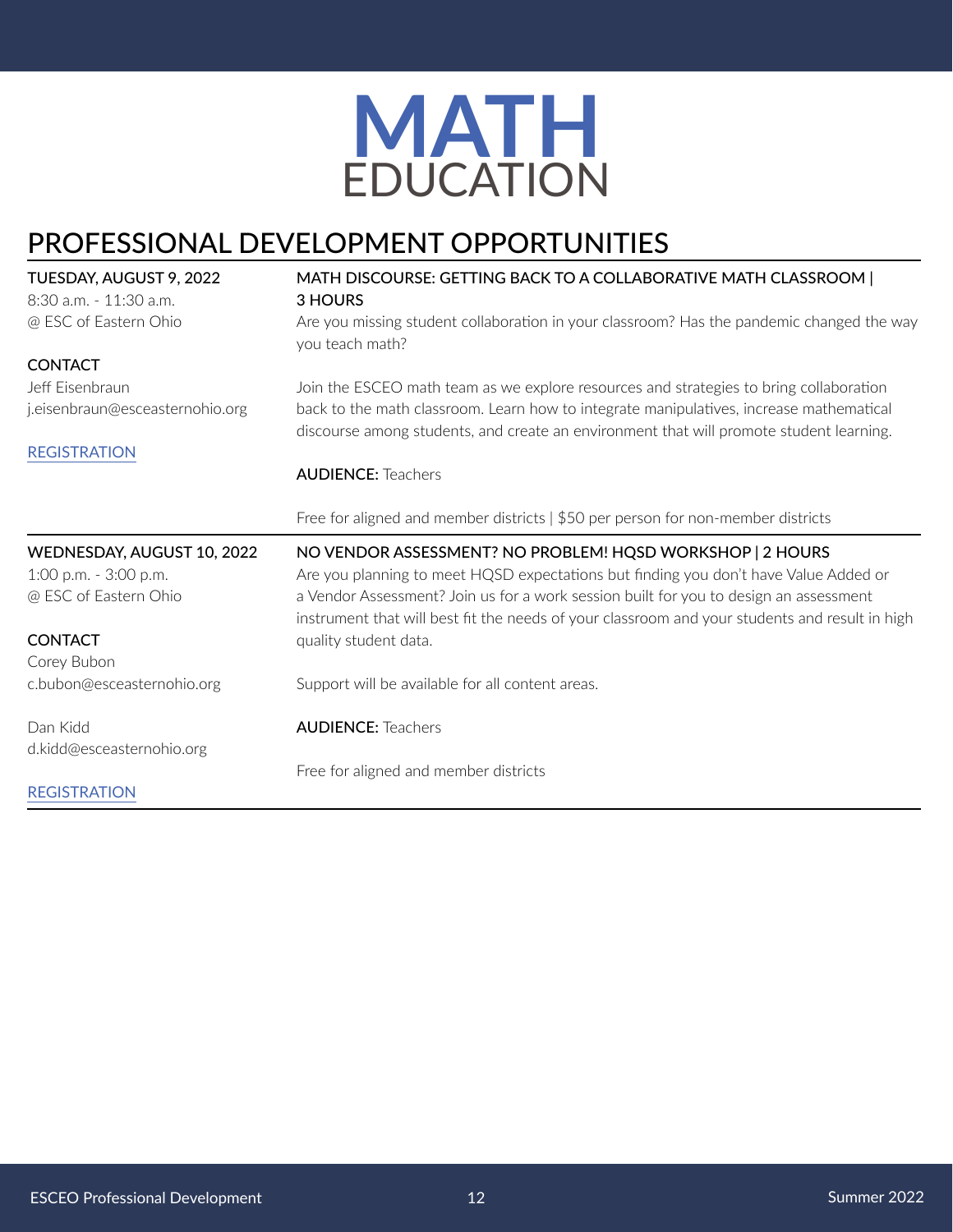# **SCIENCE** EDUCATION

# <span id="page-12-0"></span>PROFESSIONAL DEVELOPMENT OPPORTUNITIES

| MONDAY, AUGUST 8, 2022       | CODE & GO MOUSE FOR K-2 CLASSROOMS   3 HOURS                                                                                                                                                                                                                                                    |  |  |  |  |
|------------------------------|-------------------------------------------------------------------------------------------------------------------------------------------------------------------------------------------------------------------------------------------------------------------------------------------------|--|--|--|--|
| 9:00 a.m. - 12:00 p.m.       | Join us to learn how to make learning in all contents experiential in K-2 instruction. Become<br>comfortable with coding through play with Code & Go Mouse kits in this session. Participants<br>will create a lesson to utilize the classroom set of Code $\&$ Go mouse kits that they will be |  |  |  |  |
| @ ESC of Eastern Ohio        |                                                                                                                                                                                                                                                                                                 |  |  |  |  |
| <b>CONTACT</b>               | able to take with them to their own classrooms.                                                                                                                                                                                                                                                 |  |  |  |  |
| Paula Roberts                |                                                                                                                                                                                                                                                                                                 |  |  |  |  |
| p.roberts@esceasternohio.org | Participation is limited to 25 teachers                                                                                                                                                                                                                                                         |  |  |  |  |
| <b>REGISTRATION</b>          | <b>AUDIENCE: K-2 Teachers</b>                                                                                                                                                                                                                                                                   |  |  |  |  |
|                              | Free for aligned and member districts                                                                                                                                                                                                                                                           |  |  |  |  |
| WEDNESDAY, AUGUST 10, 2022   | NO VENDOR ASSESSMENT? NO PROBLEM! HQSD WORKSHOP   2 HOURS                                                                                                                                                                                                                                       |  |  |  |  |
| 1:00 p.m. - 3:00 p.m.        | Are you planning to meet HQSD expectations but finding you don't have Value Added or                                                                                                                                                                                                            |  |  |  |  |
| @ ESC of Eastern Ohio        | a Vendor Assessment? Join us for a work session built for you to design an assessment<br>instrument that will best fit the needs of your classroom and your students and result in high                                                                                                         |  |  |  |  |
| <b>CONTACT</b>               | quality student data.                                                                                                                                                                                                                                                                           |  |  |  |  |
| Corey Bubon                  |                                                                                                                                                                                                                                                                                                 |  |  |  |  |
| c.bubon@esceasternohio.org   | Support will be available for all content areas.                                                                                                                                                                                                                                                |  |  |  |  |
| Dan Kidd                     | <b>AUDIENCE: Teachers</b>                                                                                                                                                                                                                                                                       |  |  |  |  |
| d.kidd@esceasternohio.org    |                                                                                                                                                                                                                                                                                                 |  |  |  |  |
|                              | Free for aligned and member districts                                                                                                                                                                                                                                                           |  |  |  |  |
| <b>REGISTRATION</b>          |                                                                                                                                                                                                                                                                                                 |  |  |  |  |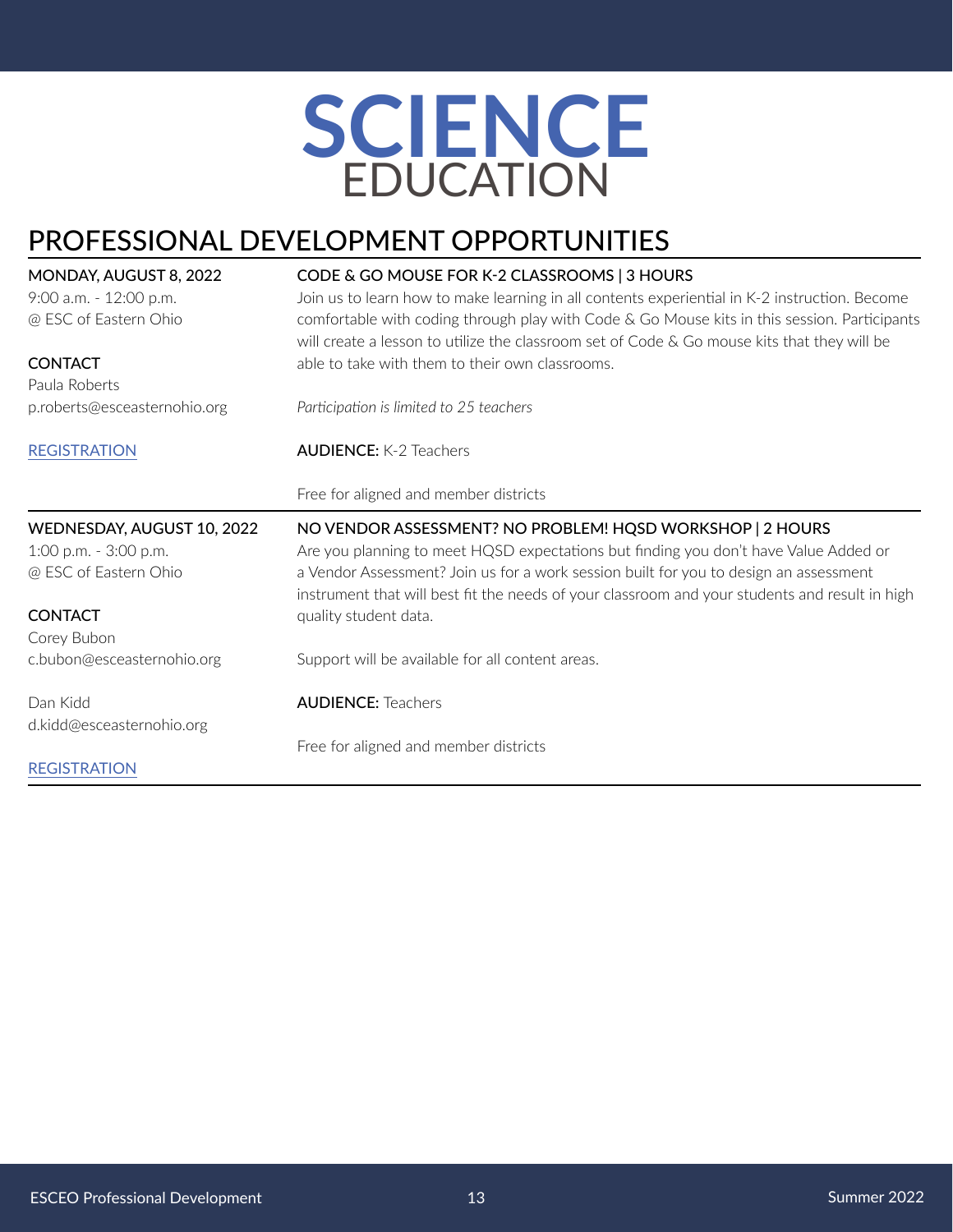# <span id="page-13-0"></span>**SOCIAL STUDIES**  EDUCATION

# PROFESSIONAL DEVELOPMENT OPPORTUNITIES

#### WEDNESDAY, AUGUST 10, 2022

1:00 p.m. - 3:00 p.m. @ ESC of Eastern Ohio

#### **CONTACT** Corey Bubon c.bubon@esceasternohio.org

Dan Kidd

d.kidd@esceasternohio.org

**[REGISTRATION](https://www.esceasternohio.org/CalendarWeekView.aspx?eventID=441)** 

#### NO VENDOR ASSESSMENT? NO PROBLEM! HQSD WORKSHOP | 2 HOURS

Are you planning to meet HQSD expectations but finding you don't have Value Added or a Vendor Assessment? Join us for a work session built for you to design an assessment instrument that will best fit the needs of your classroom and your students and result in high quality student data.

Support will be available for all content areas.

AUDIENCE: Teachers

Free for aligned and member districts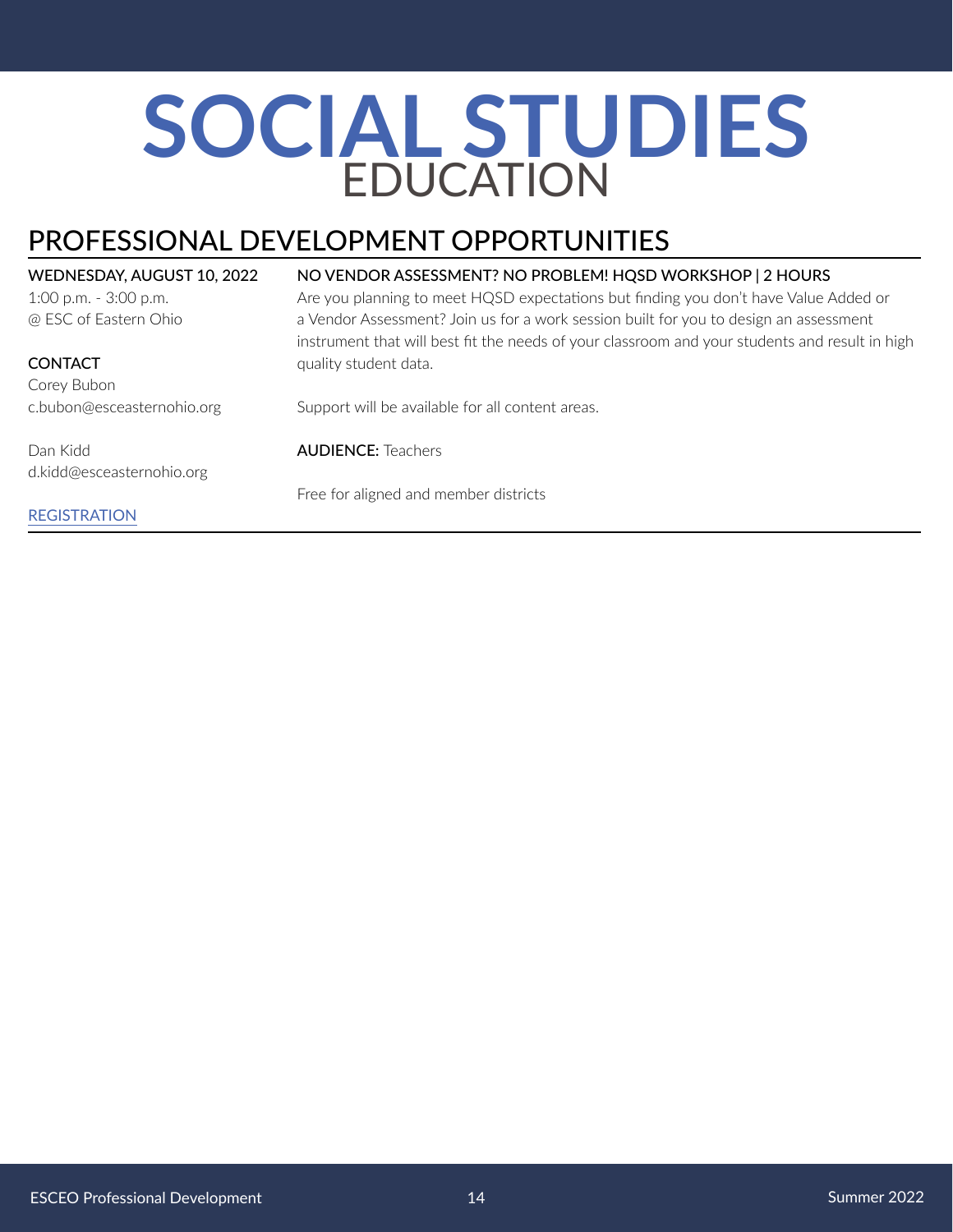# <span id="page-14-0"></span>**DATA** &**VALUE-ADDED**

TEACHER VALUE-ADDED SUPPORT

• Review updates and shifts

# PROFESSIONAL DEVELOPMENT OPPORTUNITIES

#### ON-DEMAND SUPPORT

**CONTACT** Corey Bubon c.bubon@esceasternohio.org

Jeff Eisenbraun j.eisenbraun@esceasternohio.org

#### ADMINISTRATIVE VALUE-ADDED REFRESHER

• Learn different ways to filter and use the data

• Analyze and interpret Diagnostic and Projection reports

• Discuss how teachers can use data to drive instruction

• Make connections to OTES 2.0 and High-Quality Student Data

• Review updates and shifts

#### **CONTACT**

**CONTACT** Corey Bubon

Corey Bubon c.bubon@esceasternohio.org

ON-DEMAND SUPPORT

Jeff Eisenbraun j.eisenbraun@esceasternohio.org

THURSDAY, AUGUST 11, 2022

8:00 a.m. - 10:00 a.m. @ ESC of Eastern Ohio

#### REPORT CARD UPDATES | 2 HOURS

Superintendents, administrators, teachers, and ESCEO personnel are invited to join the Teaching & Learning team to learn about the new report card updates.

Topics include the Achievement component being solely based on the Performance Index, the expansion of the Literacy component, the phase in of the Student Opportunity Profiles, and updates to the Progress component.

Jeff Eisenbraun j.eisenbraun@esceasternohio.org

c.bubon@esceasternohio.org

# AUDIENCE: Superintendents, Administrators, Teachers, ESCEO Personnel

• Take a tour of the new district and building Value-Added reports in EVAAS

• Analyze different reports in EVAAS that can help prioritize areas for improvement

Free for aligned and member districts | \$25 per person for non-member districts

### [REGISTRATION](https://www.esceasternohio.org/CalendarWeekView.aspx?eventID=360)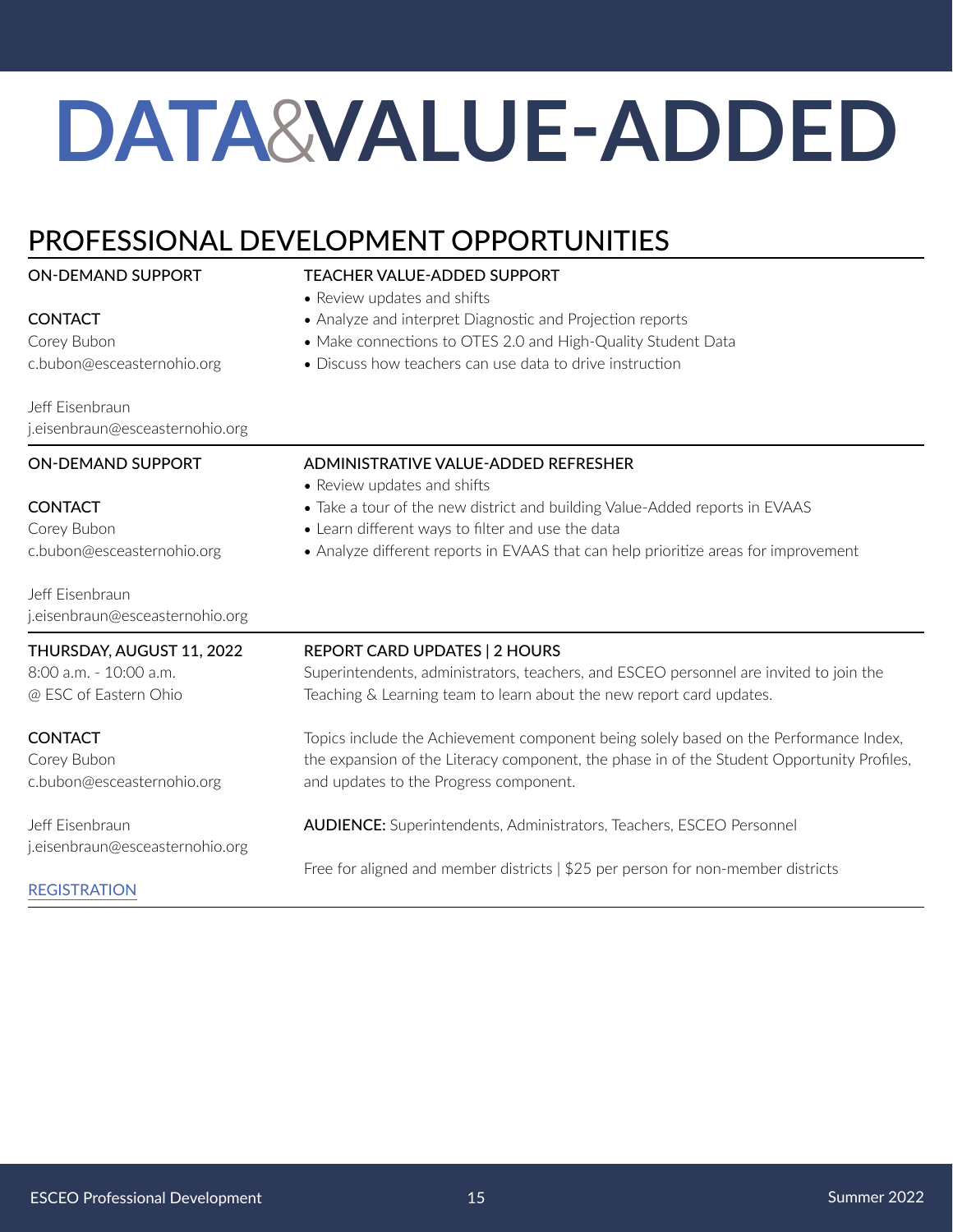# **DATA** &**VALUE-ADDED**

# PROFESSIONAL DEVELOPMENT OPPORTUNITIES, CONTINUED

#### THURSDAY, AUGUST 11, 2022

10:00 a.m. - 11:00 a.m. @ ESC of Eastern Ohio

#### **CONTACT**

Corrie Nelson c.nelson@esceasternohio.org

#### [REGISTRATION](https://www.esceasternohio.org/CalendarWeekView.aspx?eventID=440)

#### ADVANCING ACADEMIC EXCELLENCE FOR ALL: EXPLORING THE GAP ANALYSIS TOOL 1 HOUR

Join Equity, Diversity, and Inclusion Program Specialists from the ODE Office of Educator Effectiveness to explore the 6 equity components of the new Equity Gap Analysis Tool.

This session is designed to help administrators, teacher leaders, and PBIS team members to continue to focus on advancing academic excellence for all students. Participants will review the Whole Child Framework and the state's commitment to creating the learning conditions that ensure each child acquires the knowledge and skills needed to be successful and begin to assess the state of equity at their school and district level.

AUDIENCE: Superintendents, Administrators, Teacher Leaders, PBIS Team Members

Free for aligned and member districts | \$25 per person for non-member districts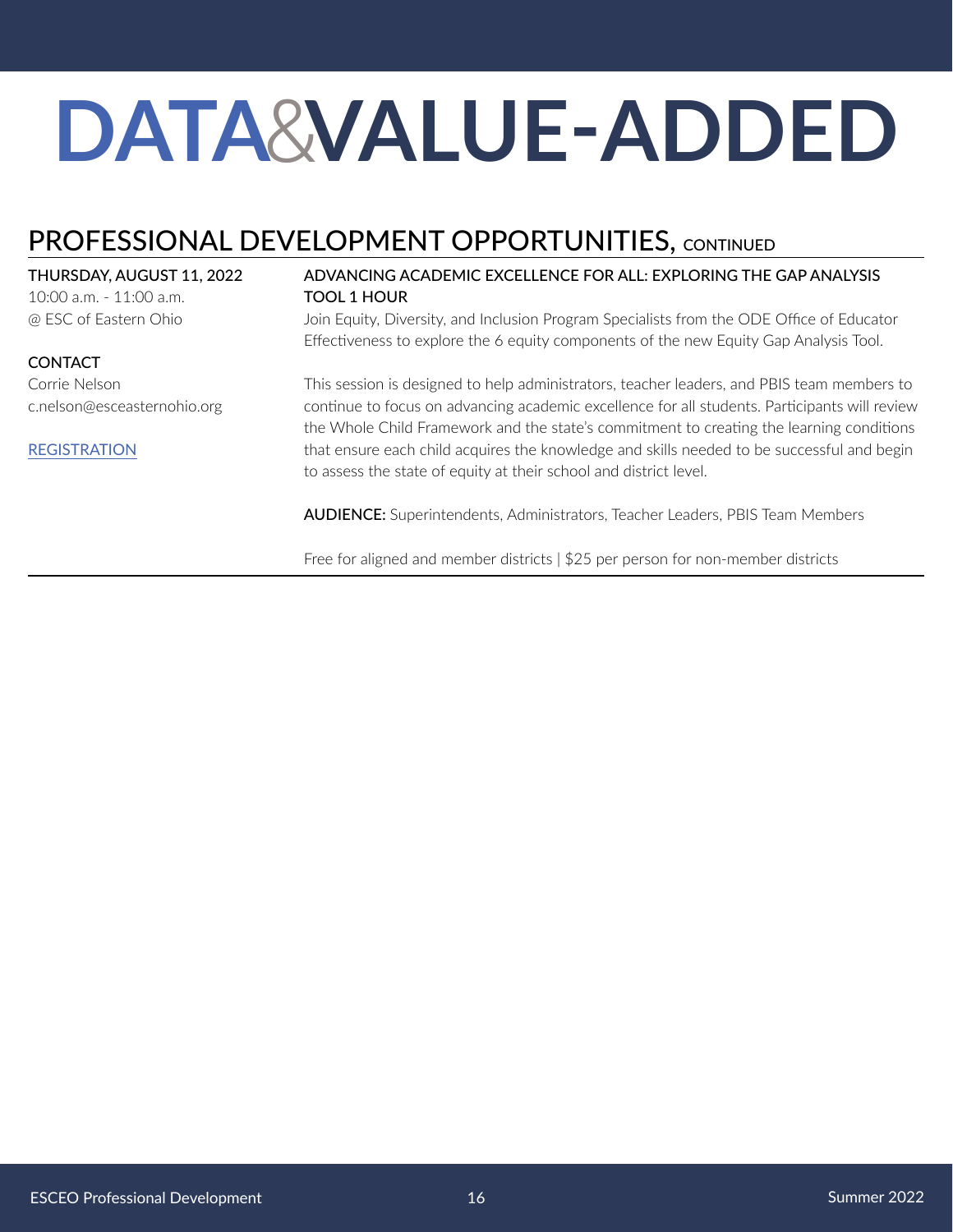# **DYSLEXIA** SUPPORT FOR DISTRICTS

<span id="page-16-0"></span>The International Dyslexia Association asserts, "Literacy is a civil right and the foundation for all other learning." Cognitive neuroscience has provided significant insight into the development of the brain, reading skills, and the underlying causes and consequences of reading difficulties and dyslexia. The Science of Reading (SOR) focuses on the relationship between cognitive neuroscience and educational outcomes. The Ohio Department of Education is in the process of creating state wide supports for screening and supporting students with dyslexia.

# **DISTRICT & TEACHER SUPPORT**

- Aligning literacy practices to Ohio's Plan to Raise Literacy Achievement
	- **Emergent Language and Literacy**
	- **Early Language and Literacy**
	- Conventional Language and Literacy
	- **Adolescent Language and Literacy**
	- Disciplinary Literacy
- Supporting the selection of screeners, diagnostic, and progress monitoring tools
- Supporting district curriculum selection process
- Increasing comprehension through text sets
- Guiding districts with providing academic and behavioral strategies for students with various needs through an MTSS framework
- Implementing systematic and explicit instruction through structured literacy



# **UPCOMING PD OPPORTUNITIES**

| <b>JUNE 14, 2022</b>             | 9:30 A.M. - 11:30 A.M.     |
|----------------------------------|----------------------------|
| Unpacking the Dyslexia Guidebook | $2$ hrs.                   |
| <b>AUGUST 9, 2022</b>            | 9:00 A.M. - 11:00 A.M.     |
| Unpacking the Dyslexia Guidebook | $2$ hrs.                   |
| <b>AUGUST 9, 2022</b>            | $12:00$ P.M. $- 2:00$ P.M. |
| Unpacking the Dyslexia Guidebook | $2$ hrs.                   |

### **RESOURCES**



#### [OHIO'S DYSLEXIA GUIDEBOOK](https://education.ohio.gov/getattachment/Topics/Learning-in-Ohio/Literacy/Dyslexia/OH_Dyslexia_Guidebook.pdf.aspx?lang=en-US)

[OHIO DEPARTMENT OF EDUCATION: DYSLEXIA SUPPORTS](https://education.ohio.gov/Topics/Learning-in-Ohio/Literacy/Dyslexia) [OHIO DEPARTMENT OF EDUCATION: FREQUENTLY ASKED](https://education.ohio.gov/Topics/Learning-in-Ohio/Literacy/Dyslexia/Dyslexia-Intervention-and-Support-Frequently-Asked)  **[QUESTIONS](https://education.ohio.gov/Topics/Learning-in-Ohio/Literacy/Dyslexia/Dyslexia-Intervention-and-Support-Frequently-Asked)** 

[DYSLEXIA LAW REQUIREMENTS FOR DISTRICTS AND SCHOOLS](https://education.ohio.gov/getattachment/Topics/Learning-in-Ohio/Literacy/Dyslexia/Dyslexia-Support-Laws-Timeline-of-Requirements.pdf.aspx?lang=en-US) [FUNDING GUIDANCE](https://education.ohio.gov/getattachment/Topics/Learning-in-Ohio/Literacy/Dyslexia/Federal-Funding-Guidance-for-Ohio-s-Dyslexia-Support-Laws-2.pdf.aspx?lang=en-US)

#### ESCEO DYSLEXIA TEAM

Staci DiRenzo | s.direnzo@esceasternohio.org Katherine Rabel | k.rabel@esceasternohio.org Carrie Sammartino | c.sammartino@esceasternohio.org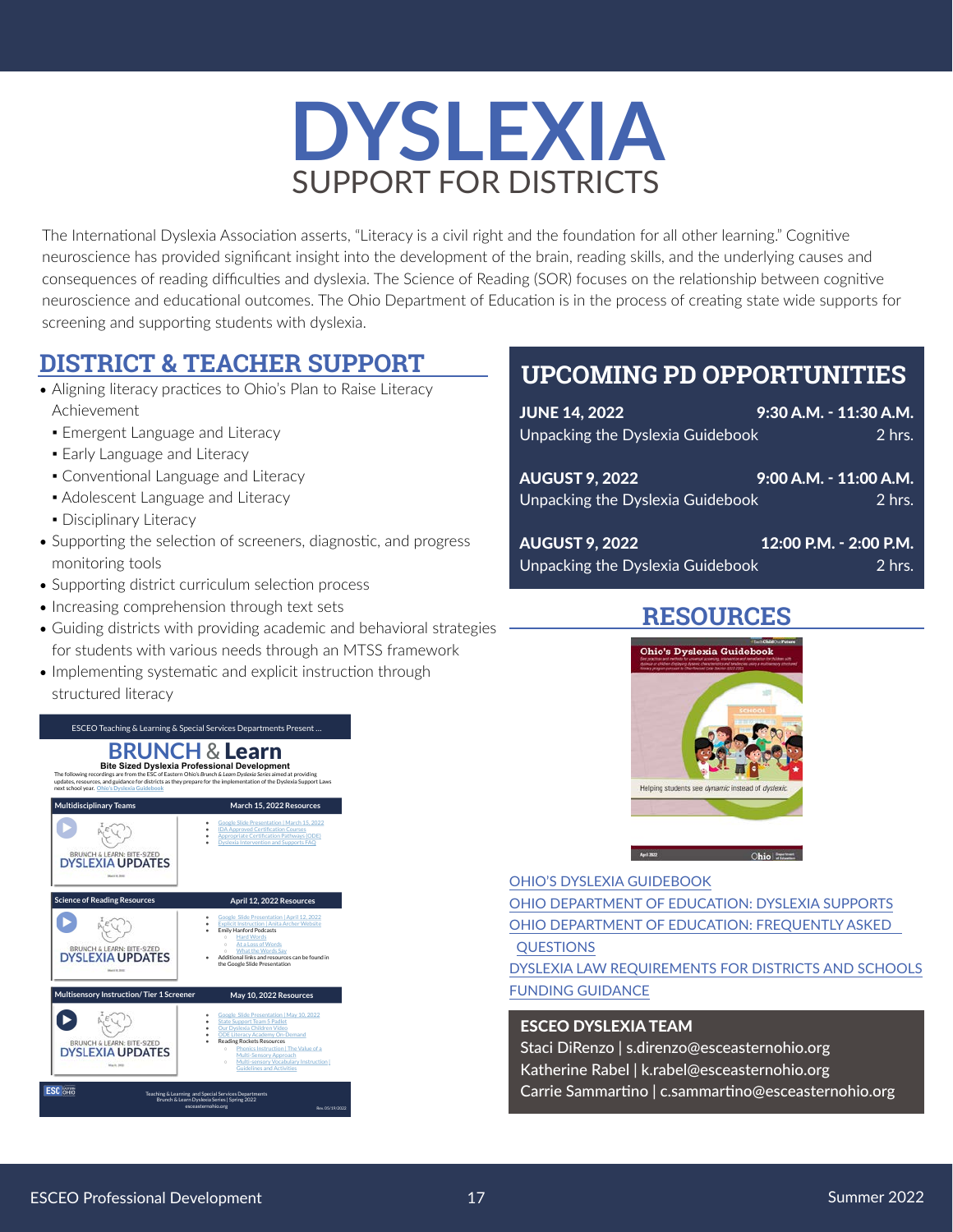# **GIFTED LEARNING**

<span id="page-17-0"></span>We create and share authentic professional learning opportunities aligned with the Ohio Department of Education's (ODE's) eight Gifted Competencies for teachers to gain insight into relevant and research-based practices in gifted identification and service. Our purpose is to provide high-quality services to assist districts in not only meeting compliance expectations, but to ensure equitable and specialized services for gifted learners.

# **DISTRICT SUPPORTS**

Assist with Compliance Items, such as:

- Assist with compliance items for equity
- Addressing and Improving Your Gifted Indicator HQPD
- District Gifted Policy and Plan
- Collect data to Complete ODE
- Gifted Self Report
- District Gifted Contact Meetings
- Organize and submit Gifted and Acceleration EMIS data
- District acceleration support
- Whole Grade Screening Preparations
- Gifted Referral Testing
- Develop and provide Gifted HQPD in district/ESCEO
- Gifted HQPD tracking/communication
- Consistent communication with District Gifted Contact/Admin to align gifted plans and support for district, students, and families
- Conduct Visual & Performing Arts Assessment (2x/yr)
- Present ODE updates to teachers and administration
- Gifted Vendor Assessment Virtual Conference

# **TEACHER SUPPORTS**

- Gifted HQPD tracking and communication support
- Written Education Plan Goal Writing HQPD
- Written Education Plan Progress Reporting HQPD
- Workshop Model Lesson Design HQPD
- Gifted Assessment planning, implementation, review of scores
- Online Gifted Modules for General Education Teachers
- Assist with completing and communicating VPA referrals, procedures

#### ESCEO GIFTED TEAM

Dan Kidd | d.kidd@esceasternohio.org Corrie Nelson | c.nelson@esceasternohio.org Dawna Rappach | d.rappach@esceasternohio.org

# **UPCOMING PD OPPORTUNITIES**

**AUGUST 10, 2022 8:00 A.M. - 3:00 P.M.** Curriculum Writing and Implementation: 6 hr. Workshop with Patti Drapeau

# **ON-DEMAND GIFTED PD**

#### **TODD TALKS**

Gifted Learner Concepts and Strategies  $\frac{1}{2}$  - 1½ hr ea. Virtual PD available through Google Classroom (10+ total hours offered)



# **ESCEO GIFTED RESOURCES**

[SCHOOLOGY GIFTED HQPD](https://docs.google.com/presentation/d/1GJsOekTavSDk7H9XvebcsHiruYeDsb0ineV8zaQAE88/edit?usp=sharing)

- $\overline{1}\overline{1}$  $\overline{1}\overline{1}$  $\overline{1}\overline{1}$  [THE SCIENCE OF LEARNING & ENGAGEMENT](https://drive.google.com/file/d/13Pe5qbVCYs-K5aRIoQZhvHjFrzMp1NkV/view)
- [UNDERSTANDING EXECUTIVE FUNCTIONING](https://drive.google.com/file/d/1WLu2BpU-RjTOIJWXu8mZAaOkofqppaMr/view) [1](https://drive.google.com/drive/folders/1S8mRuoGhMjQJ94OHgYvuBQ6fEf4P3iQi?usp=sharing)
- [WEP PROGRESS REPORT WRITING](https://drive.google.com/file/d/1VVh3piG0pE5sx4KcBiHHNagFf8QgVpv2/view?usp=sharing) [1](https://drive.google.com/drive/folders/1nunzubGqdqkYNkmNPJGu7PobZYnhHu53?usp=sharing)

*Click title for recorded PD. Click certificates for slides and assignments to earn Contact Hours (Contact Hours free to aligned districts only; available at a cost to non-member districts)*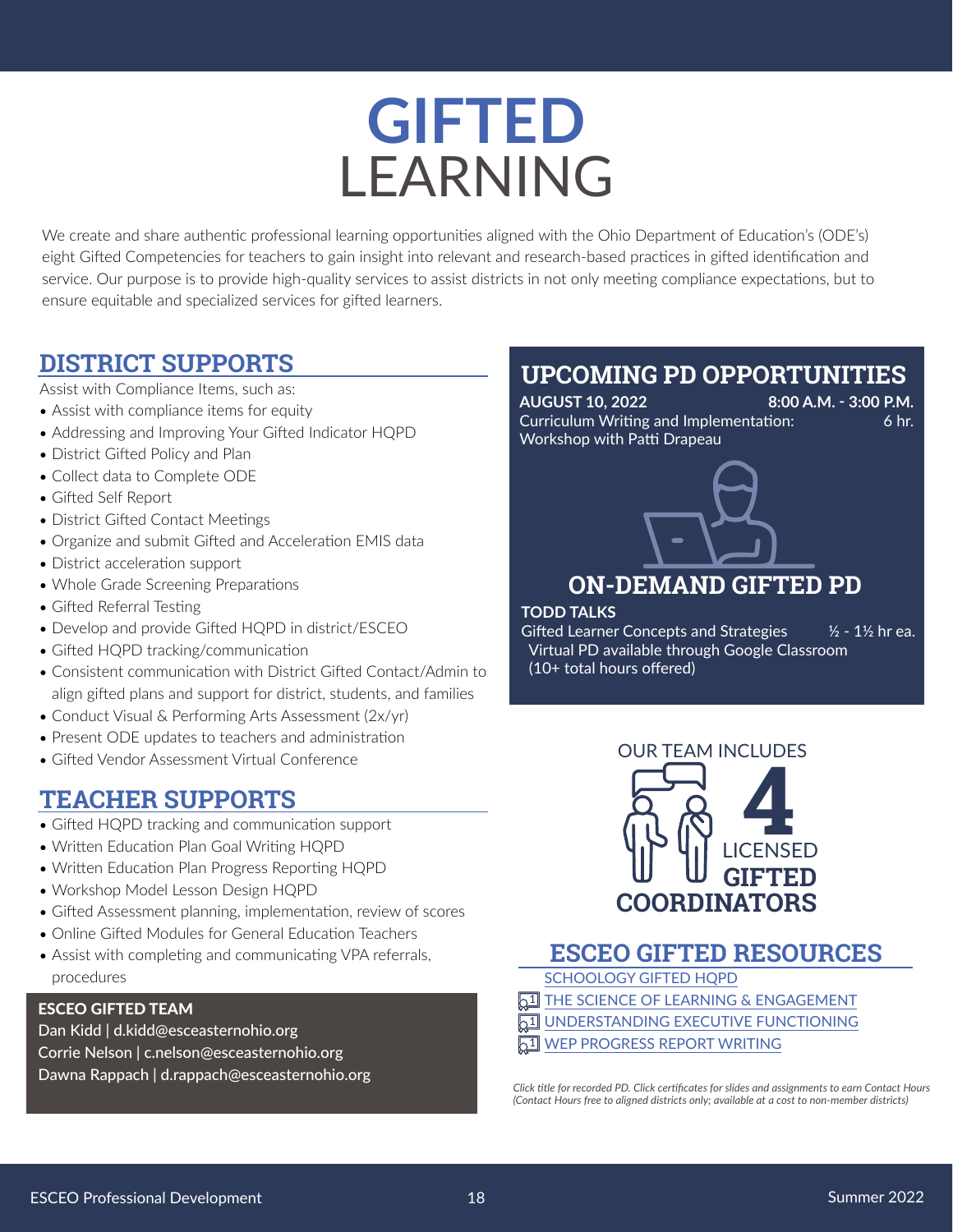# **GIFTED** EDUCATION

# <span id="page-18-0"></span>PROFESSIONAL DEVELOPMENT OPPORTUNITIES

| ON-DEMAND VIRTUAL SESSIONS                          | TODD TALKS VIA GOOGLE CLASSROOM   1/2 - 11/2 HOURS EACH<br>Todd Stanley, a prominent gifted educator in the state of Ohio, has compiled a cache of                                       |  |  |  |
|-----------------------------------------------------|------------------------------------------------------------------------------------------------------------------------------------------------------------------------------------------|--|--|--|
| <b>CONTACT</b>                                      | videos regarding essential gifted learner concepts and strategies. With his blessing, we've<br>selected a few to create short learning modules. There are more than 10 gifted HQPD hours |  |  |  |
| Dan Kidd                                            |                                                                                                                                                                                          |  |  |  |
| d.kidd@esceasternohio.org                           | available on this platform. Just contact our team for the link to join the classroom and work at                                                                                         |  |  |  |
|                                                     | your own pace.                                                                                                                                                                           |  |  |  |
| <b>EMAIL FOR ACCESS</b>                             |                                                                                                                                                                                          |  |  |  |
|                                                     | Free for aligned districts                                                                                                                                                               |  |  |  |
| WEDNESDAY, AUGUST 10, 2022<br>8:00 a.m. - 3:00 p.m. | CURRICULUM WRITING AND IMPLEMENTATION: A MAKE AND TAKE WORKSHOP<br>WITH PATTI DRAPEAU   6 HOURS                                                                                          |  |  |  |
| Virtual Workshop                                    | In this workshop, participants will have the opportunity to revise an existing curriculum<br>unit or create a new differentiated unit for gifted students. Together we will analyze      |  |  |  |
| CONTACT                                             | different ways to address nonnegotiable learning, learning content areas, content organizing                                                                                             |  |  |  |
| Dawna Rappach                                       | options, cognitive capabilities, essential questions, student interests, instructional activities,                                                                                       |  |  |  |
| d.rappach@esceasternohio.org                        | management systems and assessment options.                                                                                                                                               |  |  |  |
| <b>REGISTRATION</b>                                 | Break-out sessions with Patti Drapeau*                                                                                                                                                   |  |  |  |
|                                                     | · Discussion of social emotional factors such as executive function, stress and motivation<br>and the use of the Affective Perspectives model to address SEL                             |  |  |  |
|                                                     | • Use of a differentiation planner and other unit organizer options                                                                                                                      |  |  |  |
|                                                     | • Discussion focused on topics generated by the group                                                                                                                                    |  |  |  |
|                                                     | * Participants will choose to join a break-out session or continue working on their curriculum unit.                                                                                     |  |  |  |
|                                                     | Participants will leave this session with:                                                                                                                                               |  |  |  |
|                                                     | • Their revised curriculum unit or newly created curriculum unit                                                                                                                         |  |  |  |
|                                                     | • Examples of curriculum unit designs                                                                                                                                                    |  |  |  |

- •Sample activity grids
- •Sample Affective Perspectives unit matrices
- •Resources to address the social emotional needs of gifted students
- •A plan of action

AUDIENCE: K-12 Teachers

Free for aligned and member districts | \$100 per person for non-member districts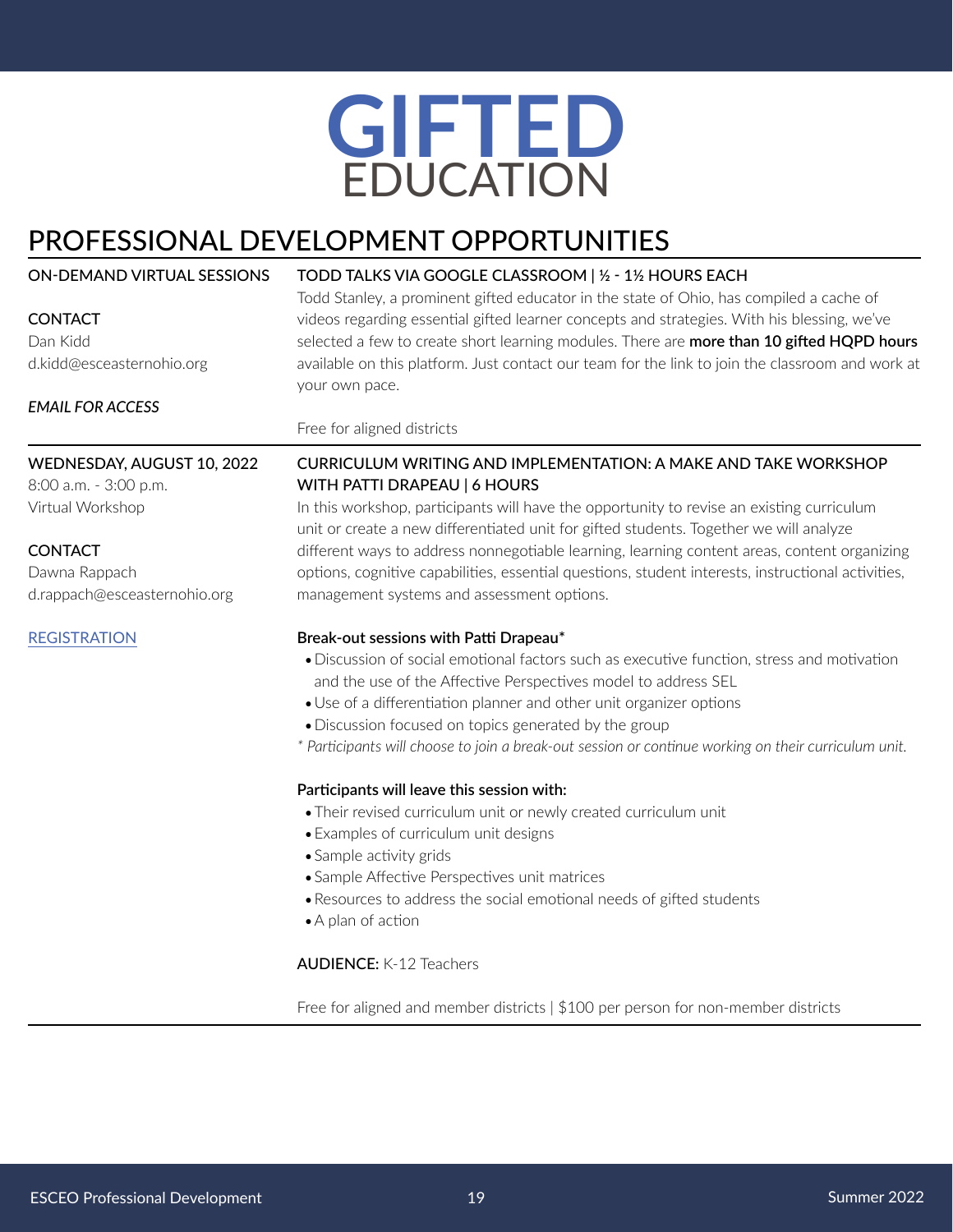# <span id="page-19-0"></span>**OPES 2.0** OHIO PRINCIPAL EVALUATION SYSTEM

# PROFESSIONAL DEVELOPMENT OPPORTUNITIES

THURSDAY, JUNE 9, 2022 OR TUESDAY, AUGUST 9, 2022

8:30 a.m. - 3:30 p.m. @ ESC of Eastern Ohio

#### **CONTACT**

Corey Bubon c.bubon@esceasternohio.org

Paula Roberts p.roberts@esceasternohio.org

Dan Kidd d.kidd@esceasternohio.org

#### [REGISTRATION: JUNE 9](https://www.esceasternohio.org/CalendarWeekView.aspx?eventID=294) [REGISTRATION: AUGUST 9](https://www.esceasternohio.org/CalendarWeekView.aspx?eventID=295)

MONDAY, JUNE 13, 2022 9:00 a.m. - 11:00 a.m. @ ESC of Eastern Ohio

**CONTACT** Corey Bubon c.bubon@esceasternohio.org

### **[REGISTRATION](https://www.esceasternohio.org/CalendarWeekView.aspx?eventID=416)**

THURSDAY, SEPTEMBER 8, 2022 & FRIDAY, SEPTEMBER 9, 2022

8:30 a.m. - 3:30 p.m. @ ESC of Eastern Ohio

### **CONTACT**

Corey Bubon c.bubon@esceasternohio.org

Paula Roberts p.roberts@esceasternohio.org

Dan Kidd d.kidd@esceasternohio.org

### OPES 2.0 BRIDGE TRAINING | 6 HOURS

This training provides superintendents and administrators an understanding of the objectives and procedures of OPES 2.0 and how it is different from OPES 1.0. Participants will be able to select an appropriate plan to support administrator growth, and collect and categorize unbiased evidence to inform administrator performance ratings.

This training will lead to the credentialing assessment for OPES 2.0.

AUDIENCE: OTES 1.0 credentialed evaluators

Free for aligned and member districts | \$100 per person for non-member districts

# OPES 2.0 LITE: A CRASH COURSE FOR PRINCIPALS | 2 HOURS

What does OPES 2.0 mean for principals?

Join us to learn about the OPES 2.0 rubric, how it aligns to the revised principal standards, and develop Professional Growth Plan goals for your PGP.

### AUDIENCE: Principals

Free for aligned and member districts | \$25 per person for non-member districts

### OPES 2.0 NEW EVALUATOR TRAINING | 12 HOURS

This training provides superintendents who have never evaluated under OPES 1.0 an understanding of the objectives and procedures of OPES 2.0. Participants will be able to select an appropriate plan to support administrator growth, and collect and categorize unbiased evidence to inform administrator performance ratings.

This training will lead to the credentialing assessment required in order for superintendents to evaluate administrators through OPES 2.0.

AUDIENCE: Superintendents

Free for aligned and member districts | \$200 per person for non-member districts

### **[REGISTRATION](https://www.esceasternohio.org/CalendarWeekView.aspx?eventID=359)**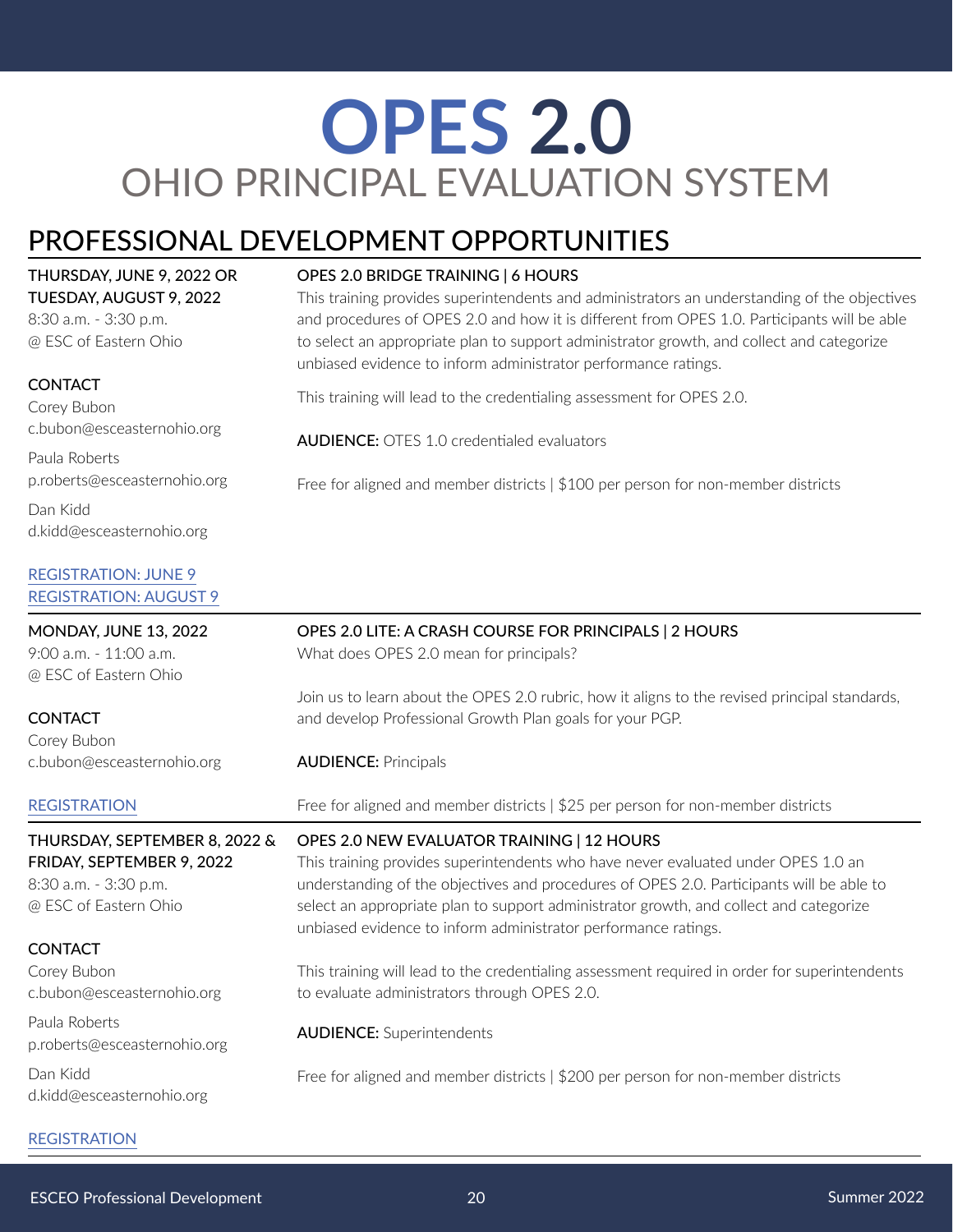# <span id="page-20-0"></span>**OTES 2.0 AHQSD** OHIO TEACHER EVALUATION SYSTEM & HIGH QUALITY STUDENT DATA

The Ohio Teacher Evaluation System (OTES 2.0) is a professional growth model that is intended to guide educators in continued improvement. The system is designed to help teachers and schools ensure high-quality teaching and learning through valuable feedback.

# **ADMINISTRATOR SUPPORT**

- Facilitating Data Conversations
- Local Decision Points Review
- OTES Training for District Teams
- OhioES Support

# **TEACHER SUPPORT**

- HQSD Overviews for staff
- PGP Overview for staff
- PGP Goal Development and Writing

# **[OTES RUBRIC](http://education.ohio.gov/getattachment/Topics/Teaching/Educator-Evaluation-System/Ohio-s-Teacher-Evaluation-System/OTES-2-0/Ohio-Teacher-Performance-Evaluation-Rubric-OTES-2-0.pdf.aspx?lang=en-US)**

#### **[Ohio Teacher Evaluation System Assessment of Teacher Performance](http://education.ohio.gov/getattachment/Topics/Teaching/Educator-Evaluation-System/Ohio-s-Teacher-Evaluation-System/OTES-2-0/Ohio-Teacher-Performance-Evaluation-Rubric-OTES-2-0.pdf.aspx?lang=en-US)**

**Teacher Performance Evaluation Rubric**

The Teacher Performance Evaluation Ruburic is to be cored holistially. This means evaluation will assess which level develops the best over the rest of the best overall experiment the teacher of the best of the rest of the

|                                                                                                                                                          |                                                                                                                              | Ineffective                                                                                                                                        | Developina                                                                                                                                                                                                                                       | <b>Skilled</b>                                                                                                                                                                                                                                                    | Accomplished                                                                                                                                                                                                                                                                                                                                      |
|----------------------------------------------------------------------------------------------------------------------------------------------------------|------------------------------------------------------------------------------------------------------------------------------|----------------------------------------------------------------------------------------------------------------------------------------------------|--------------------------------------------------------------------------------------------------------------------------------------------------------------------------------------------------------------------------------------------------|-------------------------------------------------------------------------------------------------------------------------------------------------------------------------------------------------------------------------------------------------------------------|---------------------------------------------------------------------------------------------------------------------------------------------------------------------------------------------------------------------------------------------------------------------------------------------------------------------------------------------------|
| <b>FOCUS FOR</b><br><b>LEARNING</b><br>(Standard 1:<br>Students.<br>Standard 2:<br>Content.<br>Standard 3:<br>Assessment.<br>Standard 4:<br>Instruction) | Use of High-<br>Quality<br><b>Student Data</b><br>Flement 1.1<br>Flement 1.2<br>Flement 1.3<br>Flement 3.3                   | The teacher does not<br>use high-quality student<br>data to develop<br>measurable and<br>developmentally<br>appropriate student<br>growth goal(s). | The teacher uses one<br>source of high-quality<br>student data and attempts<br>to analyze patterns to<br>develop measurable and<br>developmentally<br>appropriate student growth<br>goal(s). The analysis may<br>be incomplete or<br>inaccurate. | The teacher thoroughly and<br>correctly analyzes patterns<br>in at least two sources of<br>high-quality student data to<br>develop measurable and<br>developmentally<br>appropriate student growth<br>goal(s) and monitors<br>student progress toward<br>goal(s). | The teacher thoroughly and<br>correctly analyzes trends and<br>patterns in at least two sources of<br>high-quality student data to<br>develop measurable and<br>developmentally appropriate<br>student growth goal(s) and<br>monitors student progress toward<br>goal(s).<br>The teacher plans for the                                            |
| Possible Sources<br>of Evidence:<br>pre-conference.<br>artifacts.<br>portfolios.<br>analysis of student                                                  |                                                                                                                              |                                                                                                                                                    |                                                                                                                                                                                                                                                  |                                                                                                                                                                                                                                                                   | facilitation of developmentally<br>appropriate student data collection<br>and strategies to assist in student<br>goal setting and progress<br>monitoring.                                                                                                                                                                                         |
| data.<br>lesson plans.<br>student surveys.<br>common<br>assessments                                                                                      | Connections<br>to prior and<br>future<br>learning<br>Flement 1.2<br>Flement 2.1<br>Flement 2.2<br>Element 2.4<br>Element 2.5 | The teacher plans<br>lessons that<br>demonstrate no<br>connections to student<br>prior learning or future<br>leaming.                              | The teacher plans lessons<br>that attempt to make<br>connections with student<br>prior learning or future<br>learning. These<br>connections are not clear.                                                                                       | The teacher plans lessons<br>that intentionally make clear<br>and coherent connections.<br>with student prior learning<br>and future learning and<br>includes strategies that<br>communicate the<br>connections to students.                                      | The teacher plans lessons that<br>intentionally make clear and<br>coherent connections with student<br>prior and future learning and<br>includes strategies that<br>communicate the connections to<br>students - among lesson content,<br>other disciplines and/or real-world<br>experiences. The teacher plans<br>lessons that use the input and |

#### ESCEO OTES TEAM

Corey Bubon | c.bubon@esceasternohio.org

John Kuzma | j.kuzma@esceasternohio.org

Carrie Sammartino | c.sammartino@esceasternohio.org

# **UPCOMING PD OPPORTUNITIES**

| <b>JUNE 6, 2022*</b><br>OTES 2.0 Bridge Training for Administrators                      | $8:30$ A.M. $-3:30$ P.M.<br>$12$ hrs. |
|------------------------------------------------------------------------------------------|---------------------------------------|
| and Evaluators<br>*Additional Required Date: June 7                                      |                                       |
| <b>AUGUST 1, 2022*</b>                                                                   | 8:30 A.M. - 3:30 P.M.                 |
| <b>OTES 2.0 New Evaluator Training</b><br>*Additional Required Dates: August 3, August 5 | 18 hrs.                               |
| <b>AUGUST 10, 2022</b>                                                                   | $1:00$ P.M. $-3:00$ P.M.              |
| No Vendor Assessment? No Problem!<br><b>HQSD Workshop</b>                                | 2 hrs.                                |
| <b>AUGUST 11, 2022</b>                                                                   | 1:00 P.M. - 2:30 P.M.                 |
| Analyzing Data and Facilitating<br>Data Conversations                                    | $1.5$ hrs.                            |



### **OTES 2.0 RESOURCES**

[PREPARING FOR OTES 2.0 CHECKLIST](https://drive.google.com/file/d/1YfPUbTzsyjtnxmCLfCAFQl4b3gAE7kvE/view?usp=sharing) [OTES 2.0 FRAMEWORK](http://education.ohio.gov/getattachment/Topics/Teaching/Educator-Evaluation-System/Ohio-s-Teacher-Evaluation-System/OTES-2-0/Framework-OTES-2-0-Final-3-27-20.pdf.aspx?lang=en-US) [OTES 2.0 RUBRIC](http://education.ohio.gov/getattachment/Topics/Teaching/Educator-Evaluation-System/Ohio-s-Teacher-Evaluation-System/OTES-2-0/Ohio-Teacher-Performance-Evaluation-Rubric-OTES-2-0.pdf.aspx?lang=en-US) [HIGH-QUALITY STUDENT DATA GUIDANCE TOOL](https://docs.google.com/document/d/1Rr8nbYP1IBGv5oHds9KEgI5y7ieaRdIk3hDm6LARBXY/edit?usp=sharing) [PROFESSIONAL GROWTH PLAN](https://docs.google.com/document/d/1t9JvchLlUH37bV5rja_NGZjkq5tChhk7Hg5U7Q94akw/edit?usp=sharing) [SAMPLE PRE-CONFERENCE PLANNING QUESTIONS](http://education.ohio.gov/getattachment/Topics/Teaching/Educator-Evaluation-System/Ohio-s-Teacher-Evaluation-System/OTES-2-0/Pre-Conference-Planning-Questions.pdf.aspx?lang=en-US) [PLANNING FOR THE POST CONFERENCE](https://docs.google.com/document/d/1Hw6czohXa8Nu20edlX-1_rdKIx7cfTgp7xrGOMKPPhU/edit?usp=sharing) [WALKTHROUGH/INFORMAL OBSERVATIONS:](https://docs.google.com/document/d/1Hw6czohXa8Nu20edlX-1_rdKIx7cfTgp7xrGOMKPPhU/edit?usp=sharing)   [OVERVIEW AND RESOURCES](https://docs.google.com/document/d/1Hw6czohXa8Nu20edlX-1_rdKIx7cfTgp7xrGOMKPPhU/edit?usp=sharing)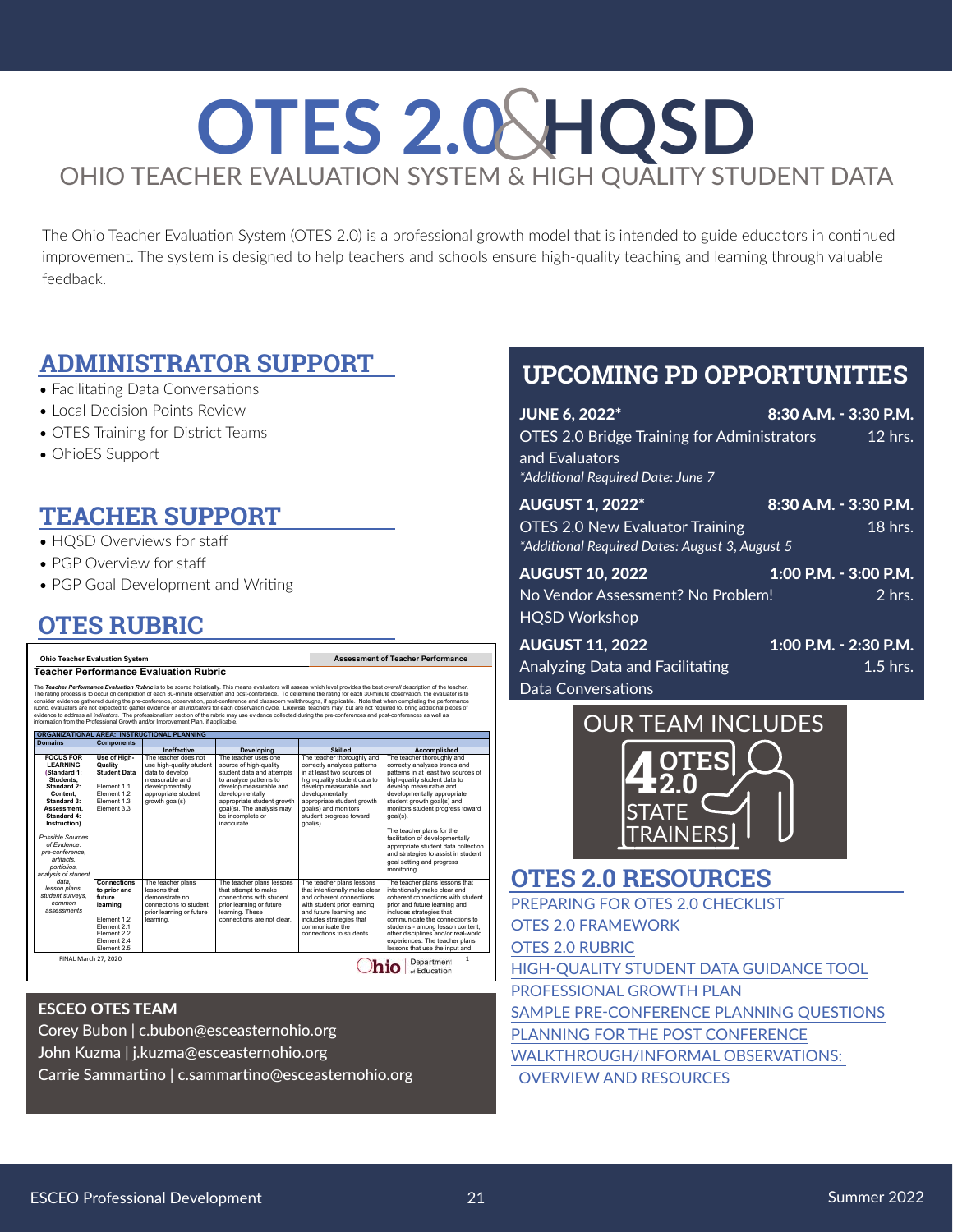# <span id="page-21-0"></span>**OTES 2.0 AHQSD** OHIO TEACHER EVALUATION SYSTEM & HIGH QUALITY STUDENT DATA

# PROFESSIONAL DEVELOPMENT OPPORTUNITIES

MONDAY, JUNE 6, 2022 & TUESDAY, JUNE 7, 2022 8:30 a.m. - 3:30 p.m. Virtual Session **CONTACT** Corey Bubon c.bubon@esceasternohio.org John Kuzma j.kuzma@esceasternohio.org [REGISTRATION](https://www.esceasternohio.org/CalendarWeekView.aspx?eventID=383) OTES 2.0 BRIDGE TRAINING | 12 HOURS The Ohio Teacher Evaluation System 2.0 Bridge Training is required for existing OTES 1.0 credentialed evaluators to address shifts with OTES 2.0. Bridge Training is a pathway that leads to OTES 2.0 credentialing. The OTES 2.0 Bridge Training will provide a better understanding of the OTES 2.0 Framework and Model, allow practice of skills, and allow for sharing of resources and best practices in educator evaluation. AUDIENCE: OTES 1.0 credentialed evaluators Free for aligned and member districts | \$175 per person for non-member districts MONDAY, AUGUST 1, 2022\* 8:30 a.m. - 3:30 p.m. @ ESC of Eastern Ohio *\*Additional required dates: August 3 and August 5* **CONTACT** Corey Bubon c.bubon@esceasternohio.org John Kuzma j.kuzma@esceasternohio.org [REGISTRATION](https://www.esceasternohio.org/CalendarWeekView.aspx?eventID=357) OTES 2.0 NEW EVALUATOR TRAINING | 18 HOURS The Ohio Teacher Evaluation System 2.0 New Evaluator Training is required for administrators who have not been credentialed under OTES 1.0. The OTES New Evaluator Training will provide a better understanding of the OTES 2.0 Framework and Model, allow practice of skills, and allow for sharing of resources and best practices in educator evaluation. AUDIENCE: Superintendents, Administrators, OTES Committee Members Free for aligned and member districts | \$260 per person for non-member districts WEDNESDAY, AUGUST 10, 2022 1:00 p.m. - 3:00 p.m. @ ESC of Eastern Ohio **CONTACT** Corey Bubon c.bubon@esceasternohio.org Dan Kidd d.kidd@esceasternohio.org NO VENDOR ASSESSMENT? NO PROBLEM! HQSD WORKSHOP | 2 HOURS Are you planning to meet HQSD expectations but finding you don't have Value Added or a Vendor Assessment? Join us for a work session built for you to design an assessment instrument that will best fit the needs of your classroom and your students and result in high quality student data. Support will be available for all content areas. AUDIENCE: Teachers

Free for aligned and member districts

### **[REGISTRATION](https://www.esceasternohio.org/CalendarWeekView.aspx?eventID=441)**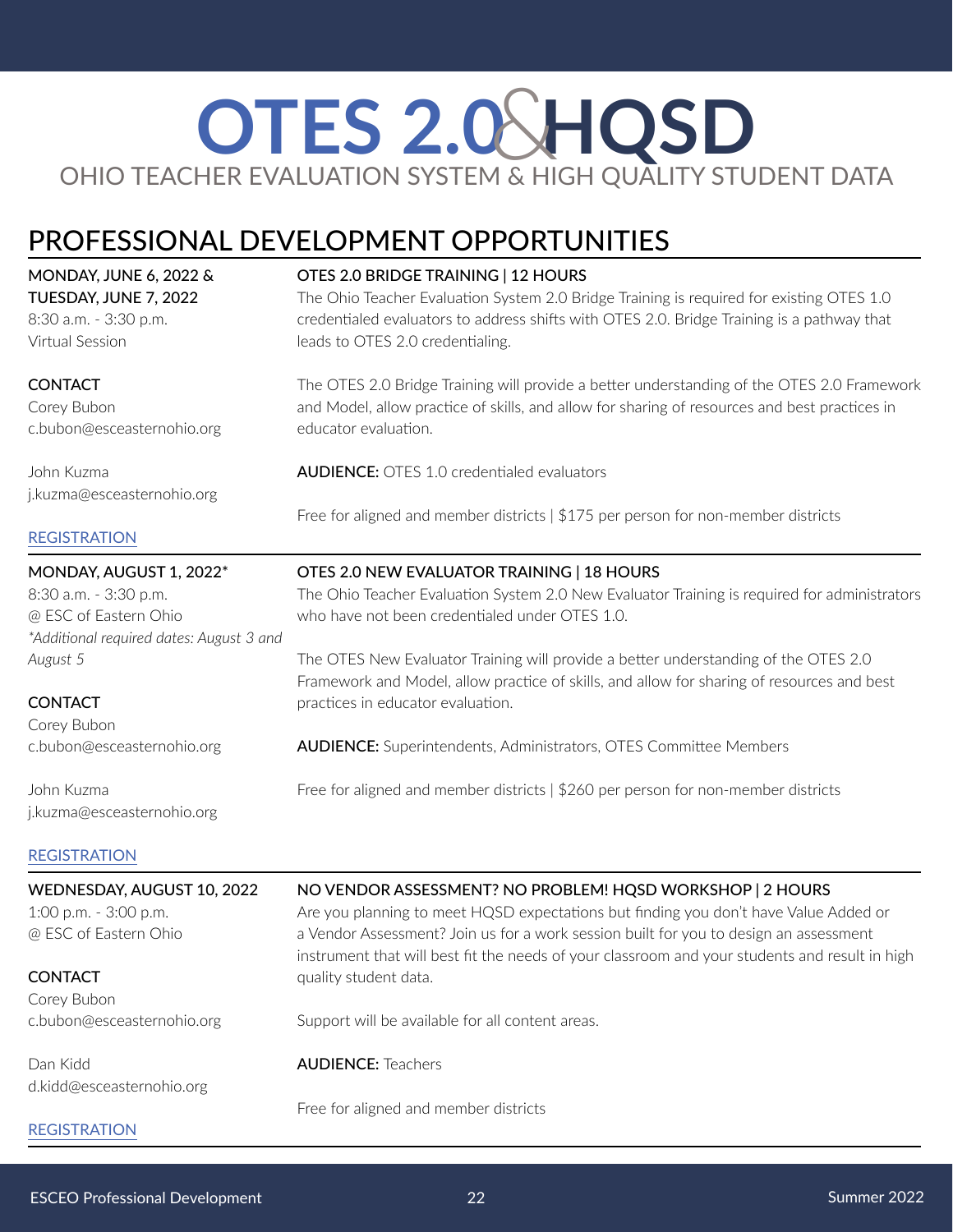# **OTES 2.0 AHQSD** OHIO TEACHER EVALUATION SYSTEM & HIGH QUALITY STUDENT DATA

# PROFESSIONAL DEVELOPMENT OPPORTUNITIES, CONTINUED

#### THURSDAY, AUGUST 11, 2022

1:00 p.m. - 2:30 p.m. @ ESC of Eastern Ohio

### **CONTACT**

Corey Bubon c.bubon@esceasternohio.org

#### [REGISTRATION](https://www.esceasternohio.org/CalendarWeekView.aspx?eventID=442)

#### ANALYZING DATA AND FACILITATING DATA CONVERSATIONS | 1½ HOURS

In this session, administrators will analyze available district data to help plan and facilitate data conferences with teachers as part of OTES and HQSD. Possible sources of data include (but are not limited to) Value-Added, vendor assessments, teacher-created HQSD instruments, and other curriculum-based or classroom data.

AUDIENCE: Administrators

Free for aligned and member districts | \$25 per person for non-member districts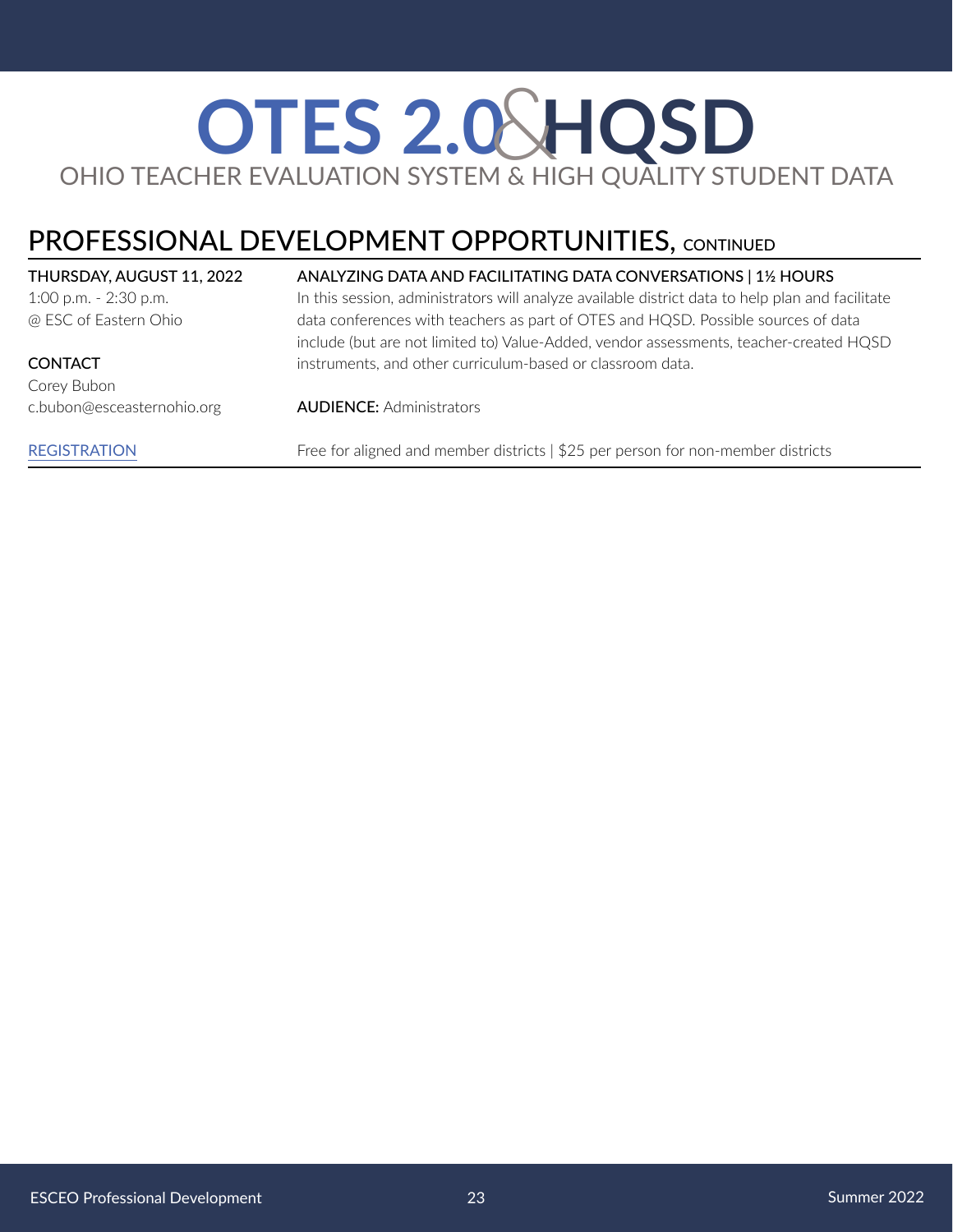# <span id="page-23-0"></span>PBISINTERVENTIONS & SUPPORTS POSITIVE BEHAVIORAL

Positive Behavioral Interventions and Supports (PBIS) is an implementation framework for maximizing the selection and use of evidence-based prevention and intervention practices to support the academic, social emotional and behavioral competence of all students. The program provides district a tiered continuum to provide prevention and intervention spanning from the entire student body to targeted supports for students. HB 318 requires each district to implement a PBIS framework for all schools in the district and provide professional development (schools with PreK-3 students) or continuing education by November 2021.

# **PBIS TIER 1 SUPPORTS**

**Train schools and/or districts in Universal Tier 1 PBIS training.**

#### **On-site coaching visits**

- Check up on how Tier 1 PBIS is being implemented within the school
- Solutions to help PBIS grow within the school.
- Introduction to the PBIS reward system.
- Next steps for the school PBIS team.

### **Teacher-specific in-classroom support on the PBIS Tier 1 framework**



# **TIER 1 TRAINING OUTCOMES**

- Development of a building level and/or district level PBIS team
- Establishment of school-wide behavior expectations
- Plan to teach school-wide behavior expectations to all school stakeholders
- Strategies to encourage appropriate building behaviors
- Strategies to discourage inappropriate behavior
- Data-based decision making centered on student behavior

# **UPCOMING PD OPPORTUNITIES**

AUGUST 9 *OR* 11, 2022 1:00 P.M. - 3:00 P.M. Rebuild and Thrive: Strengthening PBIS 2hrs. & Schoolwide SEL



# **ODE PBIS RESOURCES**

[PBIS AND THE REPORT CARD](https://drive.google.com/file/d/1a2OnJbzvQWiSJdgAD-U-FmARyTKorMsd/view?usp=sharing) [LPDC GUIDANCE AROUND PBIS FOR SCHOOLS](https://drive.google.com/file/d/1GFoHJKVbGyxGjh6QsghlyVIr8DEZoM13/view?usp=sharing)

### ESCEO PBIS TEAM

Mike Klacik | m.klacik@esceasternohio.org Corrie Nelson | c.nelson@esceasternohio.org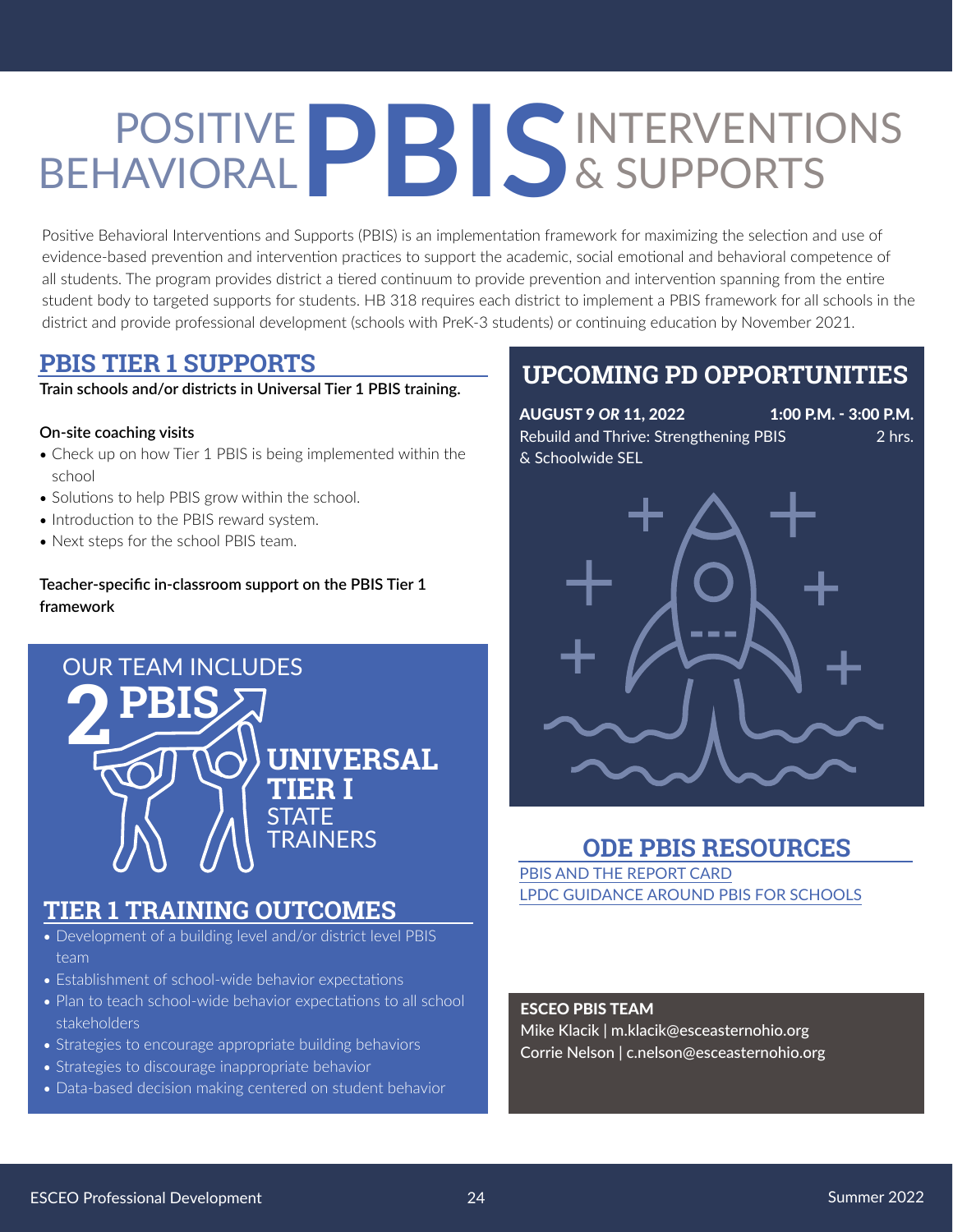# <span id="page-24-0"></span>PBISINTERVENTIONS & SUPPORTS POSITIVE BEHAVIORAL

# PROFESSIONAL DEVELOPMENT OPPORTUNITIES

### TUESDAY, AUGUST 9, 2022 OR THURSDAY, AUGUST 11, 2022

1:00 p.m. - 3:00 p.m. @ ESC of Eastern Ohio

### **CONTACT**

Mike Klacik m.klacik@esceasternohio.org

#### [REGISTRATION: AUGUST 9](https://www.esceasternohio.org/CalendarWeekView.aspx?eventID=449) [REGISTRATION: AUGUST 11](https://www.esceasternohio.org/CalendarWeekView.aspx?eventID=450)

#### REBUILD AND THRIVE: STRENGTHENING PBIS & SCHOOLWIDE SEL | 2 HOURS

The pandemic's long-term effects including academic learning loss continues to cause stress, affect emotional well-being and intensify mental health needs.

Join us as we unpack the ODE School Wellness Toolkit to assist educators and school leaders as we respond to these challenges for a strong start to the school year. Participants will engage in strategies and activities for relationship-building and reconnection. The session will also address strengthening your PBIS implementation and schoolwide social and emotional learning across all academic areas.

#### AUDIENCE: All Educators

Free for aligned and member districts | \$25 per person for non-member districts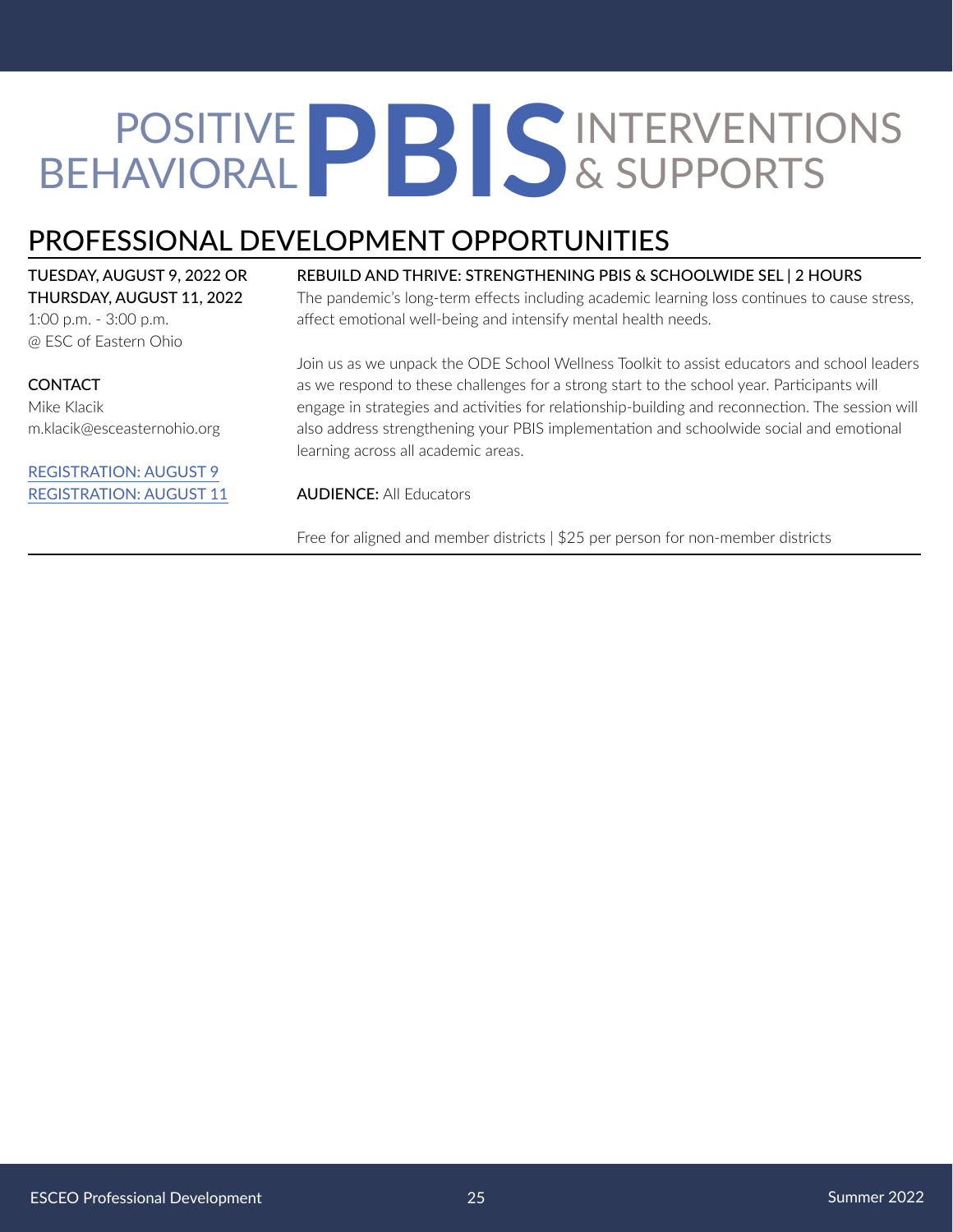# <span id="page-25-0"></span>**PUPIL SERVICES**

# PROFESSIONAL DEVELOPMENT OPPORTUNITIES

| FRIDAY, AUGUST 5, 2022           | SECTION 504 LAWS & GUIDANCE   2½ HOURS                                                                                                                                   |  |  |
|----------------------------------|--------------------------------------------------------------------------------------------------------------------------------------------------------------------------|--|--|
| 9:00 a.m. - 11:30 a.m.           | Superintendents, administrators, teachers, school counselors, and 504 coordinators are                                                                                   |  |  |
| Virtual Session                  | invited to this informative seminar led by Attorneys Christina Henagan Peer and Lisa                                                                                     |  |  |
| <b>CONTACT</b>                   | Woloszynek from Walter   Haverfield LLP.                                                                                                                                 |  |  |
| Nancy Kropolinsky                | Participants will gain an understanding of the Federal Law requirements, students' rights and                                                                            |  |  |
| n.kropolinsky@esceasternohio.org | implementation of a Section 504 Plan.                                                                                                                                    |  |  |
| <b>REGISTRATION</b>              | <b>AUDIENCE:</b> Superintendents, Administrators, Teachers, School Counselors, 504 Coordinators                                                                          |  |  |
|                                  | Free for aligned and member districts   \$50 per person for non-member districts                                                                                         |  |  |
| THURSDAY, AUGUST 11, 2022        | WORKING TOGETHER IN THE INCLUSIVE CLASSROOM   2 HOURS                                                                                                                    |  |  |
| 9:00 a.m. - 11:00 a.m.           | This session is specifically designed for general education, intervention specialists, and                                                                               |  |  |
| @ ESC of Eastern Ohio            | support staff who are currently co-teaching or planning to co-teach this school year.                                                                                    |  |  |
| <b>CONTACT</b>                   | Participants will learn methods for organizing roles and responsibilities and discover strategies                                                                        |  |  |
| Chris Canann                     | to support all learners. Participants will be given access to evidence-based strategies and                                                                              |  |  |
| chris.canann@sstr5.org           | supports to help all students access the general education curriculum.                                                                                                   |  |  |
| Carolyn Lorenzi                  | <b>AUDIENCE:</b> General Education Teachers, Special Education, Support Staff                                                                                            |  |  |
| carolyn.lorenzi@sstr5.org        |                                                                                                                                                                          |  |  |
| <b>REGISTRATION</b>              | Free for aligned and member districts as well as for non-member districts through<br>partnership with SST5                                                               |  |  |
| THURSDAY, AUGUST 11, 2022        | IEP DATA COLLECTION   1½ HOURS                                                                                                                                           |  |  |
| 12:00 p.m. - 1:30 p.m.           | Special Education and Related Services Personnel participating in this session will explore                                                                              |  |  |
| @ ESC of Eastern Ohio            | critical components of data collection to ensure that IEPs are supporting student educational<br>needs.                                                                  |  |  |
| <b>CONTACT</b>                   |                                                                                                                                                                          |  |  |
| Chris Canann                     | Together participants will define progress monitoring and identify, describe and apply data                                                                              |  |  |
| chris.canann@sstr5.org           | types. Participants will discuss methods of measuring and recording tools, leaving with an<br>understanding of how data can be used to make instructional and decisions. |  |  |
| Carolyn Lorenzi                  |                                                                                                                                                                          |  |  |
| carolyn.lorenzi@sstr5.org        | <b>AUDIENCE:</b> Special Education and Related Services Personnel                                                                                                        |  |  |
| <b>REGISTRATION</b>              | Free for aligned and member districts as well as for non-member districts through<br>partnership with SST5                                                               |  |  |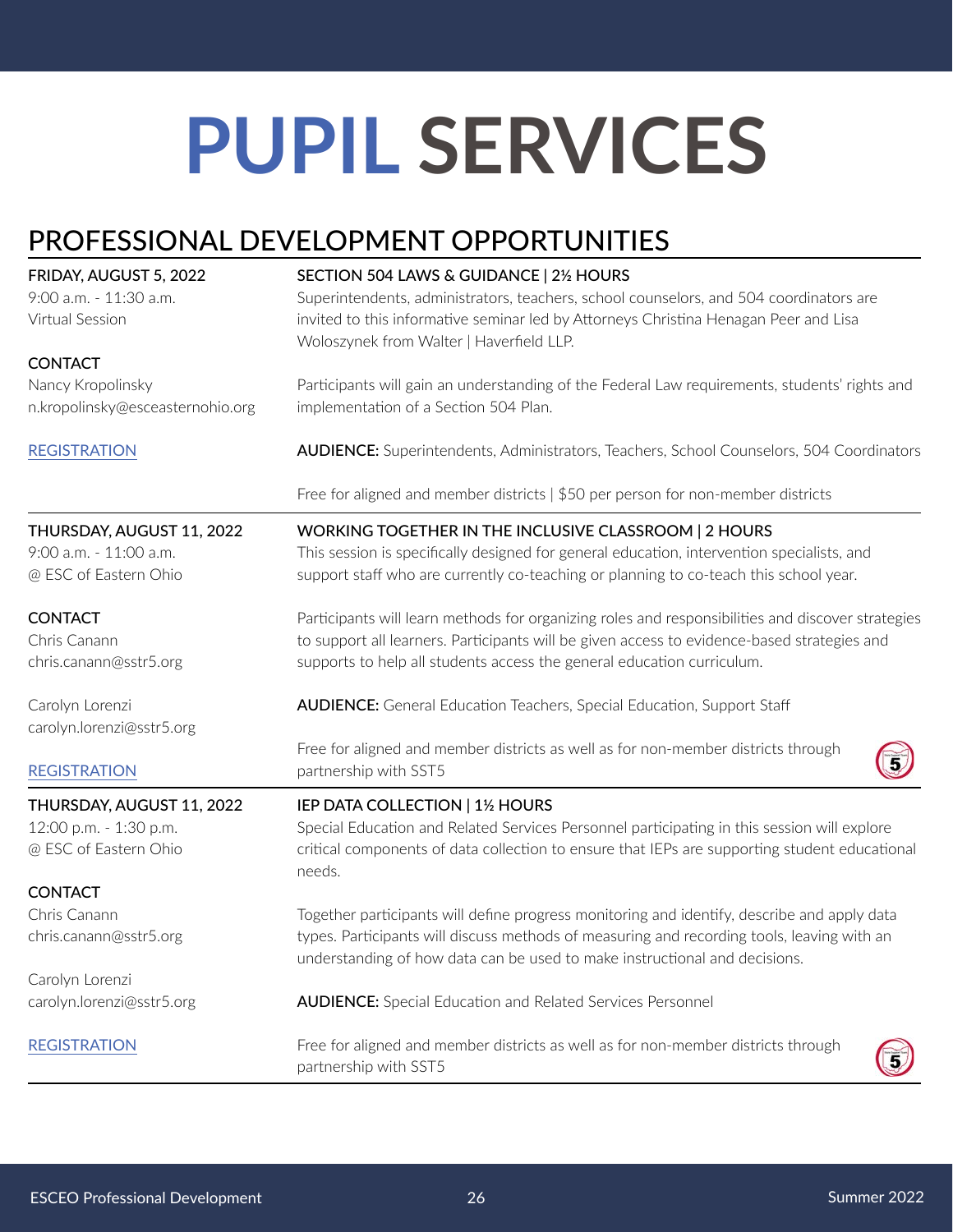# **PUPIL SERVICES**

# PROFESSIONAL DEVELOPMENT OPPORTUNITIES, CONTINUED

| THURSDAY, AUGUST 11, 2022 | <b>IEP QUICK TIPS   1 HOUR</b>                                                                             |                 |
|---------------------------|------------------------------------------------------------------------------------------------------------|-----------------|
| 2:00 p.m. - 3:00 p.m.     | Special Education and Related Services Personnel are invited to learn tips and gain resources              |                 |
| @ ESC of Eastern Ohio     | to help start the school year off right.                                                                   |                 |
| <b>CONTACT</b>            | This session will help participants increase their understanding of Present Level of                       |                 |
| Chris Canann              | Performance and Measurable Annual Goals.                                                                   |                 |
| chris.canann@sstr5.org    |                                                                                                            |                 |
|                           | <b>AUDIENCE:</b> Special Education and Related Services Personnel                                          |                 |
| Carolyn Lorenzi           |                                                                                                            |                 |
| carolyn.lorenzi@sstr5.org | Free for aligned and member districts as well as for non-member districts through<br>partnership with SST5 | $\widetilde{5}$ |
| <b>REGISTRATION</b>       |                                                                                                            |                 |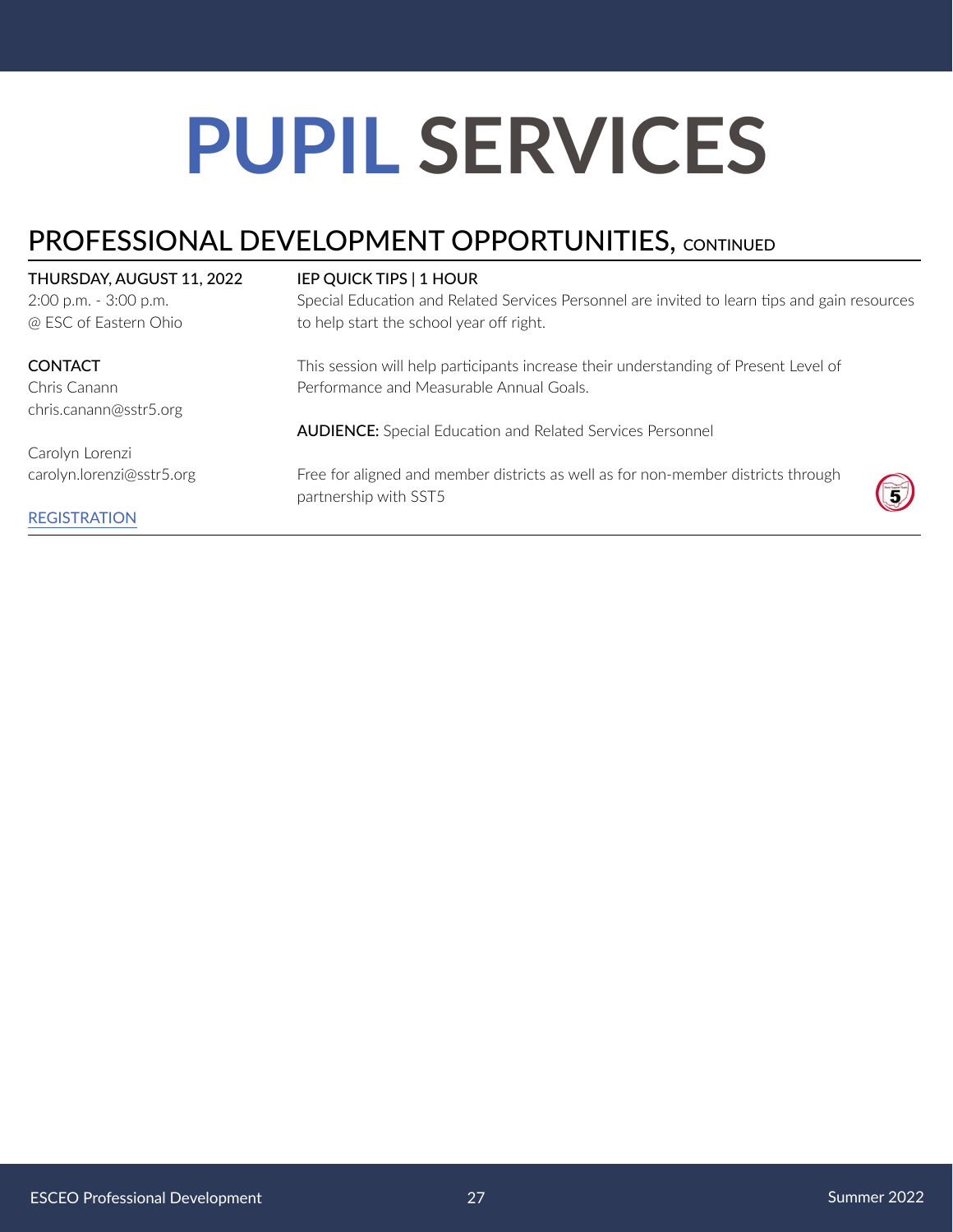# **RESIDENT EDUCATOR**

# <span id="page-27-0"></span>PROFESSIONAL DEVELOPMENT OPPORTUNITIES

MONDAY, JUNE 6, 2022 & TUESDAY, JUNE 7, 2022 8:30 a.m. - 3:30 p.m. @ ESC of Eastern Ohio

#### **CONTACT**

Carrie Sammartino c.sammartino@esceasternohio.org

#### **[REGISTRATION](https://www.esceasternohio.org/CalendarWeekView.aspx?eventID=369)**

#### RESIDENT EDUCATOR MENTOR ACADEMY | 12 HOURS

The Academy focuses on the role of the mentor and the critical components of instructional mentoring. Mentors are introduced to the essential content of mentoring to prepare them to support the instructional growth and development of Resident Educators.

This series provides the training needed to receive state mentor certification. AUDIENCE: Teachers planning to be Mentors Free for aligned districts | \$170 per person for non-member districts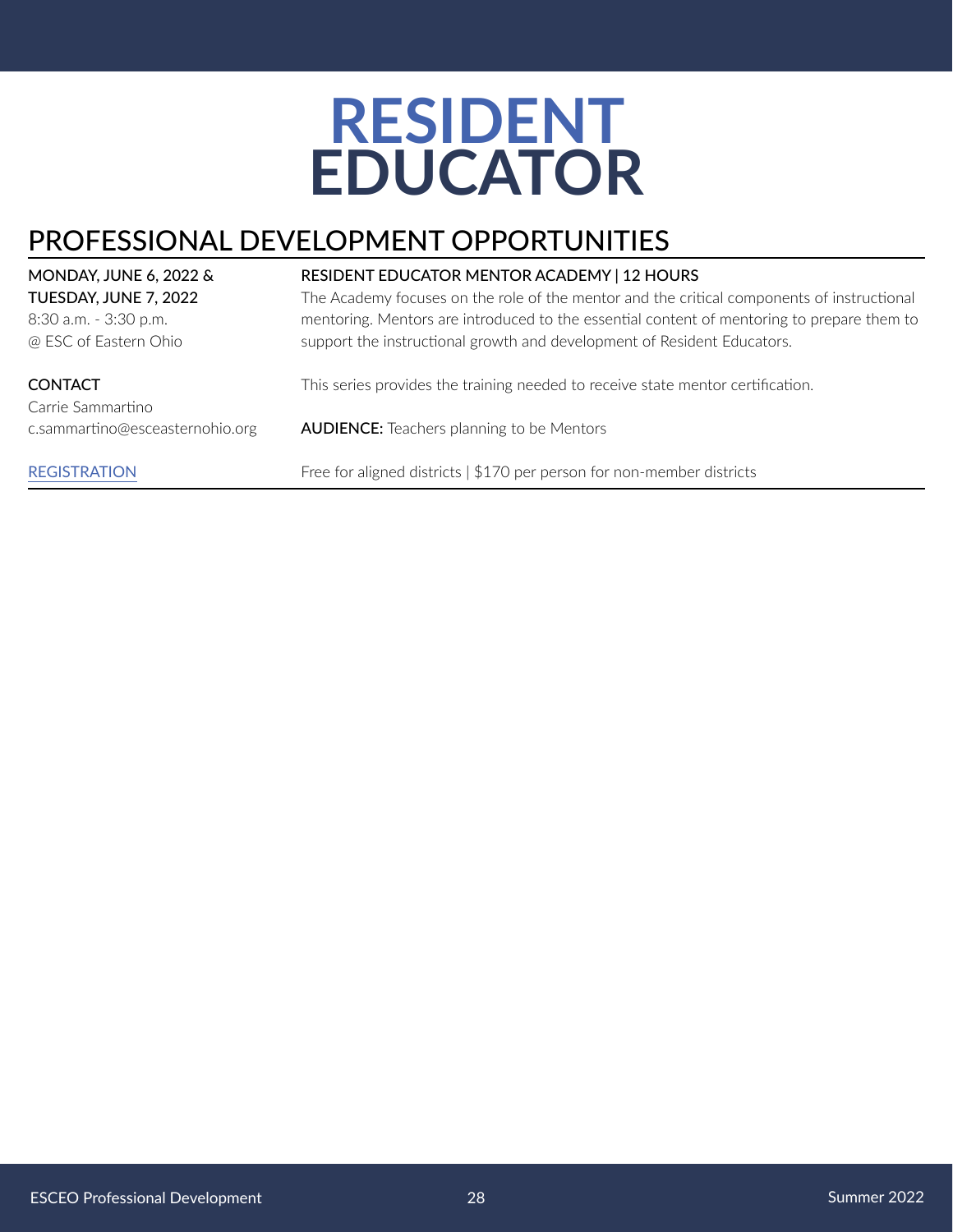# SCIENCE OF **READING**

<span id="page-28-0"></span>The term "science of reading" refers to the research that reading experts, especially cognitive scientists, have conducted on how we learn to read. This body of knowledge, over twenty years in the making, has helped debunk older methods of reading instruction that were based on tradition and observation, not evidence. ESCEO offers support and resources to guide educators in the many pieces that contribute to skilled reading in this research-based approach to fluency in word recognition and text comprehension for readers.

# **ESCEO SUPPORT**

- Science of Reading Overview
- Scarborough's Rope
- Simple View of Reading
- Ohio's Plan to Raise Literacy Achievement
- Phonemic Awareness- Heggerty
- Support in selecting Explicit Phonics Program
- Explicit Vocabulary Instruction
- Support in selecting Screeners, Diagnostic, and Progress Monitoring tools
- Alignment of RIMP to student needs
- Interventions (Tier 1- Tier 3)
- Disciplinary Literacy
- Creating Text Sets to Support Comprehension

# **STRANDS WOVEN INTO SKILLED READING**

### LANGUAGE COMPREHENSION



# **UPCOMING PD OPPORTUNITIES**

| <b>JUNE 14, 2022</b>             | 9:30 A.M. - 11:30 A.M.     |
|----------------------------------|----------------------------|
| Unpacking the Dyslexia Guidebook | $2$ hrs.                   |
|                                  |                            |
| <b>AUGUST 9, 2022</b>            | $9:00$ A.M. - $11:00$ A.M. |
| Unpacking the Dyslexia Guidebook | $2$ hrs.                   |
|                                  |                            |
| <b>AUGUST 9, 2022</b>            | 12:00 P.M. - 2:00 P.M.     |
| Unpacking the Dyslexia Guidebook | $2$ hrs.                   |

# **RESOURCES**

ESCEO SCIENCE OF READING TEAM [OHIO'S PLAN TO RAISE LITERACY ACHIEVEMENT](https://education.ohio.gov/getattachment/Topics/Learning-in-Ohio/Literacy/Ohios-Plan-to-Raise-Literacy-Achievement.pdf.aspx?lang=en-US) [INTRO TO THE SCIENCE OF READING](https://sstr5.zoom.us/rec/play/oIDU6Q7EVcAiKsgWxn4e1-UW-4In0-gjC8116Sgav3gma08AKZ3yqFwSs3FJ7K6pR8sy13LtKYmznWZ0.BAamC_TAWjFzLK-F?continueMode=true&_x_zm_rtaid=KLNQBVEuRMOV9ojsOt7igA.1619025100836.920c78749e927c7c5942442e4a767be9&_x_zm_rhtaid=350) *from Michelle Elia ODE [Literacy Lead](https://sstr5.zoom.us/rec/play/oIDU6Q7EVcAiKsgWxn4e1-UW-4In0-gjC8116Sgav3gma08AKZ3yqFwSs3FJ7K6pR8sy13LtKYmznWZ0.BAamC_TAWjFzLK-F?continueMode=true&_x_zm_rtaid=KLNQBVEuRMOV9ojsOt7igA.1619025100836.920c78749e927c7c5942442e4a767be9&_x_zm_rhtaid=350)* [THE SCIENCE OF READING](https://www.zaner-bloser.com/reading/superkids-reading-program/pdfs/Whitepaper_TheScienceofReading.pdf) *(Article Zaner-Bloser)* [GUIDANCE FOR EDUCATORS USING A BALANCED LITERACY](https://achievethecore.org/content/upload/Guidance%20for%20Educators%20Using%20a%20Balanced%20Literacy%20Program.pdf)  [PROGRAM](https://achievethecore.org/content/upload/Guidance%20for%20Educators%20Using%20a%20Balanced%20Literacy%20Program.pdf) [USING THE SIMPLE VIEW OF READING](https://www.sst13.org/blog/using-the-simple-view-of-reading-to-simplify-your-work/) INFOHIO AND THE SCIENCE OF READING • [FLUENCY](https://infohio.org/blog/item/extended-learning-plans-and-the-simple-view-of-reading-fluency) • [BACKGROUND KNOWLEDGE](https://infohio.org/blog/item/extended-learning-plans-and-the-simple-view-of-reading-background-knowledge) • [VOCABULARY](https://infohio.org/blog/item/extended-learning-plans-and-the-simple-view-of-reading-vocabulary) [AMPLIFY- FREE PODCAST SCIENCE OF READING](https://amplify.com/science-of-reading-the-podcast/)

Katherine Rabel | k.rabel@esceasternohio.org Carrie Sammartino | c.sammartino@esceasternohio.org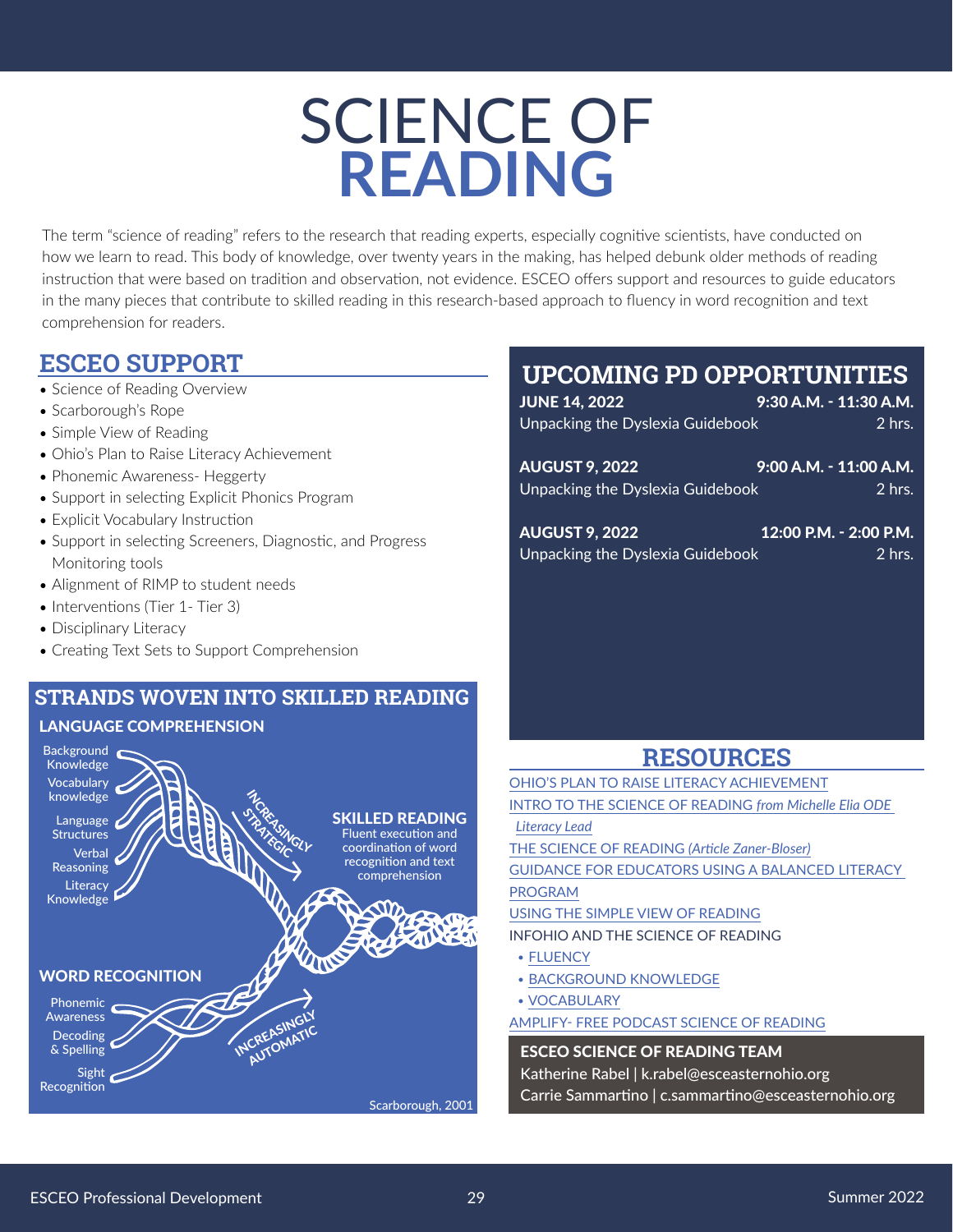# <span id="page-29-0"></span>SOCIAL&**EMOTIONAL LEARNING**

Social and Emotional Learning (SEL) skills are necessary in the current climate and beyond for both students and educators. Cultivating educator resilience and promoting mental health allows educators to model SEL competencies, manage stress and reduce burnout. ESCEO SEL support gives participants the opportunity to reflect on and improve their own social and emotional development and well-being while examining high leverage practices for enhancing student and educator SEL. Support includes tools, resources and strategies to establish learning environments that enhance students' social, emotional and academic growth.

# **DISTRICT & TEACHER SUPPORTS**

- Self Care for Educators
- Social and Emotional Learning for Educators  *(Examining Identity, Exploring Emotions, Cultivating Compassionate Curiosity, Orienting Towards Optimism, Balance and Boundaries)*
- Educator Resilience
- Mindfulness Practices
- Building Equity
- Restorative Justice Circles
- Culturally Responsive Teaching
- Mental Health
- Intro to Whole Child Framework
- Emotional Intelligence for School Leaders
- Putting SEL standards into practice-tools for reflection and implementation
- PAX Good Behavior Game Support
- PAX Partner Support
- Botvin Lifeskills Support MS/HS
- SEL Coaching
- SEL to Improve Student Engagement
- Implementing and Strengthening Positive Behavior Interventions and Supports (PBIS)
- Book Study Offerings Including: *Onward: Cultivating Emotional Resilience in Educators Fostering Resilient Learners: Strategies for Creating a Trauma-Sensitive Classroom*

*Relationships, Responsibility, and Regulation: Trauma-Invested Practices for Fostering Resilient Learners*

#### ESCEO SOCIAL & EMOTIONAL LEARNING TEAM

Dan Kidd | d.kidd@esceasternohio.org

- Ashley Mariano | a.mariano@esceasternohio.org
- Corrie Nelson | c.nelson@esceasternohio.org

# **UPCOMING PD OPPORTUNITIES**

| <b>AUGUST 9 OR 11, 2022</b><br><b>Rebuild and Thrive: Strengthening PBIS</b><br>& Schoolwide SEL | 1:00 P.M. - 3:00 P.M.<br>$2$ hrs.         |
|--------------------------------------------------------------------------------------------------|-------------------------------------------|
| <b>AUGUST 11, 2022</b><br>A-Z on House Bill 123                                                  | 1:00 P.M. - 2:00 P.M.<br>1 <sub>hr.</sub> |
| <b>AUGUST 16, 2022</b><br>Trauma-Informed Care for Educators:<br><b>Resources and Responses</b>  | 9:00 A.M. - 10:30 A.M.<br>$1.5$ hr.       |



# **ESCEO SEL RESOURCES**

[SELF-CARE FOR EDUCATORS](https://drive.google.com/file/d/1KVBNLoKJocZIakorDp2G4FbpZbX1TEk3/view) [SEL FOR EDUCATORS SERIES](https://drive.google.com/file/d/12rOtm7OEMoFpmi67qmSQCmxJEAfrCEg0/view)

- [EXAMINING IDENTITY](https://drive.google.com/file/d/12rOtm7OEMoFpmi67qmSQCmxJEAfrCEg0/view)
- [EXPLORING EMOTIONS](https://drive.google.com/file/d/1LZOoENKvTvC4l6fad1mQr3LYU3_KtCHI/view?usp=sharing)
- [CULTIVATING COMPASSIONATE CURIOSITY](https://drive.google.com/file/d/12rOtm7OEMoFpmi67qmSQCmxJEAfrCEg0/view?usp=sharing)
- [ORIENTING TOWARDS OPTIMISM](https://drive.google.com/file/d/1LZOoENKvTvC4l6fad1mQr3LYU3_KtCHI/view)
- [ESTABLISHING BALANCE & BOUNDARIES](https://drive.google.com/file/d/14leVuDSH_A2F4_A96bEEPmyRhVxo_LW9/view?usp=sharing)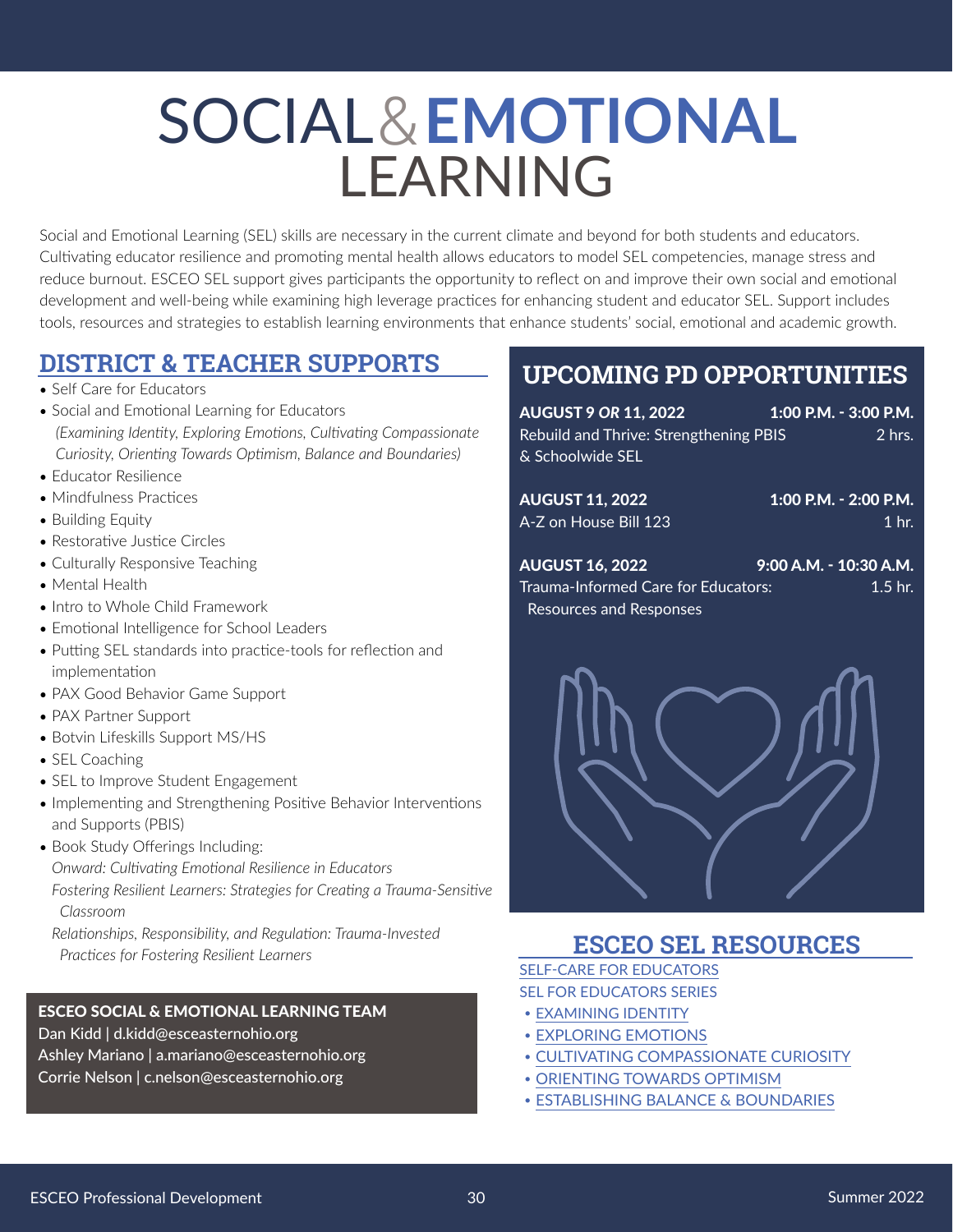# <span id="page-30-0"></span>SOCIAL&**EMOTIONAL** LEARNING

# PROFESSIONAL DEVELOPMENT OPPORTUNITIES

| TUESDAY, AUGUST 9, 2022 OR<br>THURSDAY, AUGUST 11, 2022<br>1:00 p.m. - 3:00 p.m.<br>@ ESC of Eastern Ohio | REBUILD AND THRIVE: STRENGTHENING PBIS & SCHOOLWIDE SEL   2 HOURS<br>The pandemic's long-term effects including academic learning loss continues to cause stress,<br>affect emotional well-being and intensify mental health needs.                                                                                                                                                                                             |
|-----------------------------------------------------------------------------------------------------------|---------------------------------------------------------------------------------------------------------------------------------------------------------------------------------------------------------------------------------------------------------------------------------------------------------------------------------------------------------------------------------------------------------------------------------|
| <b>CONTACT</b><br>Mike Klacik<br>m.klacik@esceasternohio.org                                              | Join us as we unpack the ODE School Wellness Toolkit to assist educators and school leaders<br>as we respond to these challenges for a strong start to the school year. Participants will<br>engage in strategies and activities for relationship-building and reconnection. The session will<br>also address strengthening your PBIS implementation and schoolwide social and emotional<br>learning across all academic areas. |
| <b>REGISTRATION: AUGUST 9</b><br><b>REGISTRATION: AUGUST 11</b>                                           | <b>AUDIENCE: All Educators</b>                                                                                                                                                                                                                                                                                                                                                                                                  |
|                                                                                                           | Free for aligned and member districts   \$25 per person for non-member districts                                                                                                                                                                                                                                                                                                                                                |
| WEDNESDAY, AUGUST 10, 2022                                                                                | A-Z ON HOUSE BILL 123   1 HOUR                                                                                                                                                                                                                                                                                                                                                                                                  |
| 1:00 p.m. - 2:00 p.m.                                                                                     | Administrators, counselors, and leadership teams joining this session will gain a deeper                                                                                                                                                                                                                                                                                                                                        |
| @ ESC of Eastern Ohio                                                                                     | understanding of HB 123 requirements and timelines while having access tools and supports<br>for planning and implementation ease.                                                                                                                                                                                                                                                                                              |
| <b>CONTACT</b>                                                                                            |                                                                                                                                                                                                                                                                                                                                                                                                                                 |
| Ashley Mariano<br>a.mariano@esceasternohio.org                                                            | <b>AUDIENCE:</b> Administrators, Counselors, Leadership Teams, Superintendents                                                                                                                                                                                                                                                                                                                                                  |
|                                                                                                           | Free for aligned and member districts as well as non-member districts                                                                                                                                                                                                                                                                                                                                                           |
| <b>REGISTRATION</b>                                                                                       |                                                                                                                                                                                                                                                                                                                                                                                                                                 |
| TUESDAY, AUGUST 16, 2022<br>9:00 a.m. - 10:30 a.m.                                                        | TRAUMA-INFORMED CARE FOR EDUCATORS: RESOURCES AND RESPONSES  <br>1 <sup>1</sup> / <sub>2</sub> HOURS                                                                                                                                                                                                                                                                                                                            |
| @ ESC of Eastern Ohio                                                                                     | Teachers, counselors, and administrators are invited to engage in this interactive session<br>reviewing trauma-related concepts and guiding principles for strengthening trauma-informed                                                                                                                                                                                                                                        |
| <b>CONTACT</b>                                                                                            | school environments for the new school year. A collection of resources will be shared, along                                                                                                                                                                                                                                                                                                                                    |
| Ashley Mariano<br>a.mariano@esceasternohio.org                                                            | with guiding insights around preventing vicarious trauma, and intentional de-escalation<br>techniques.                                                                                                                                                                                                                                                                                                                          |
| <b>REGISTRATION</b>                                                                                       | <b>AUDIENCE:</b> Administrators, Counselors, Teachers, ESCEO Personnel                                                                                                                                                                                                                                                                                                                                                          |
|                                                                                                           | Free for aligned and member districts as well as non-member districts                                                                                                                                                                                                                                                                                                                                                           |